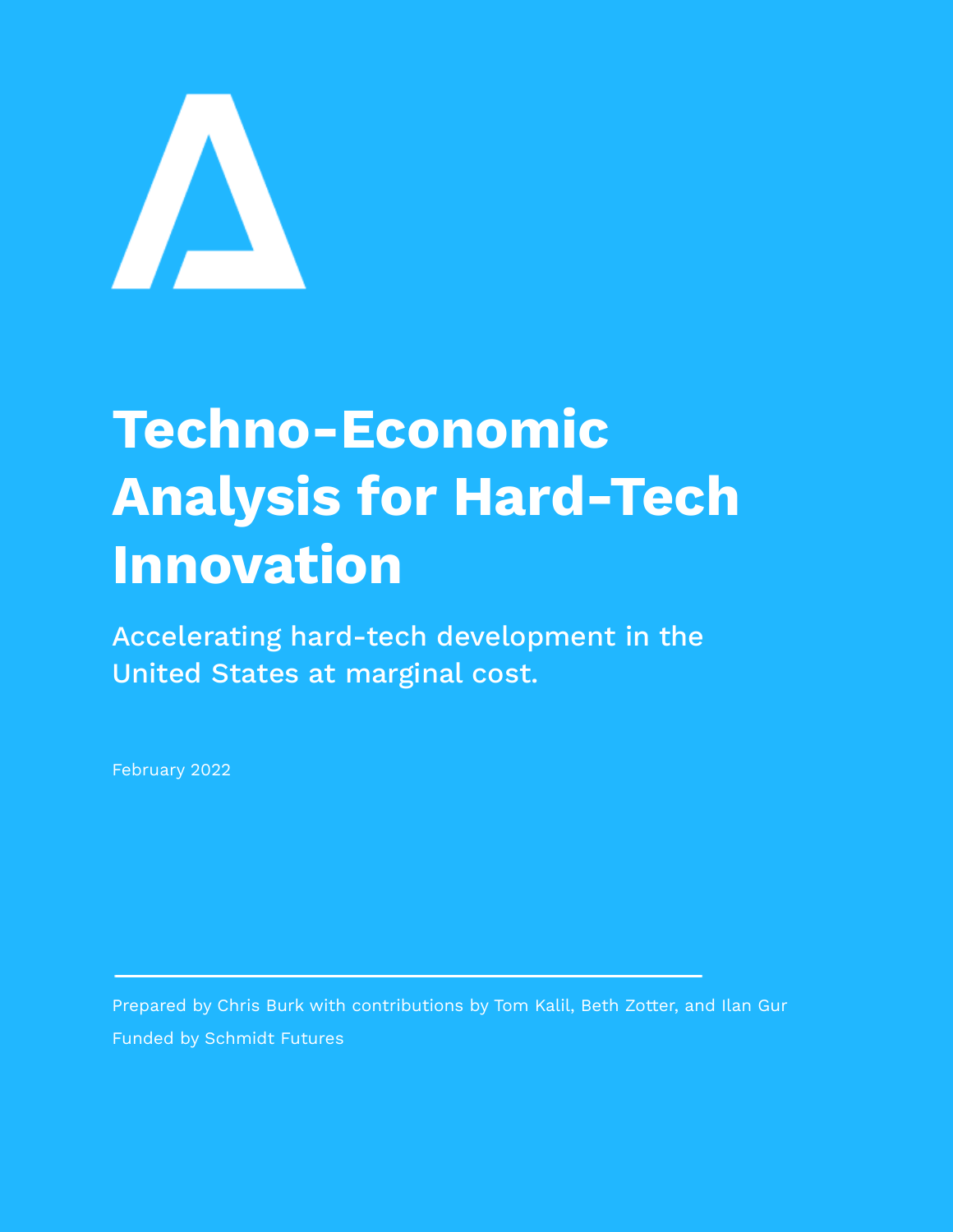# EXECUTIVE SUMMARY

Hard-tech innovations are characterized by substantial scientific or engineering challenges. In practice, this can translate into long, expensive R&D timelines and high capital costs for implementation.

For the purpose of this report, hard tech refers to technologies rooted in the physical or biological sciences as applied to manufacturing or industrial innovation. Hard tech spans chemical process, bioprocess, energy, and materials industries with applications ranging from carbon capture to batteries, biofuel production, semiconductors, and beyond. Hard-tech innovation, therefore, plays an essential role in achieving important national goals, for example:

- Reducing gas emissions & attenuating global warming
- Decarbonizing industry and energy systems
- Advancing quantum computing and next-generation semiconductors
- Growing the economy
- Expanding applications for synthetic biology
- Achieving energy independence
- Strengthening national security

Large amounts of private, institutional, and government funding are directed toward developing hard-tech innovations for commercialization. Large amounts of time, talent, and lab space are correspondingly committed. According to a National Science Foundation report, the U.S. government-funded \$19 billion in research & [development](http://ncses.nsf.gov/pubs/nsf20316) (R&D) within the manufacturing industries during 2018.

This paper, which is based on the author's work with more than 20 science entrepreneurs in the Activate Fellowship as well as many other founders at a similarly-early startup stage, describes how a relatively small investment in early-stage techno-economic analysis (TEA) could substantially increase the impact of these larger investments, and thereby increase the rate and impact of hard-tech innovation in the United States. It provides the following specific recommendations to practitioners and policymakers: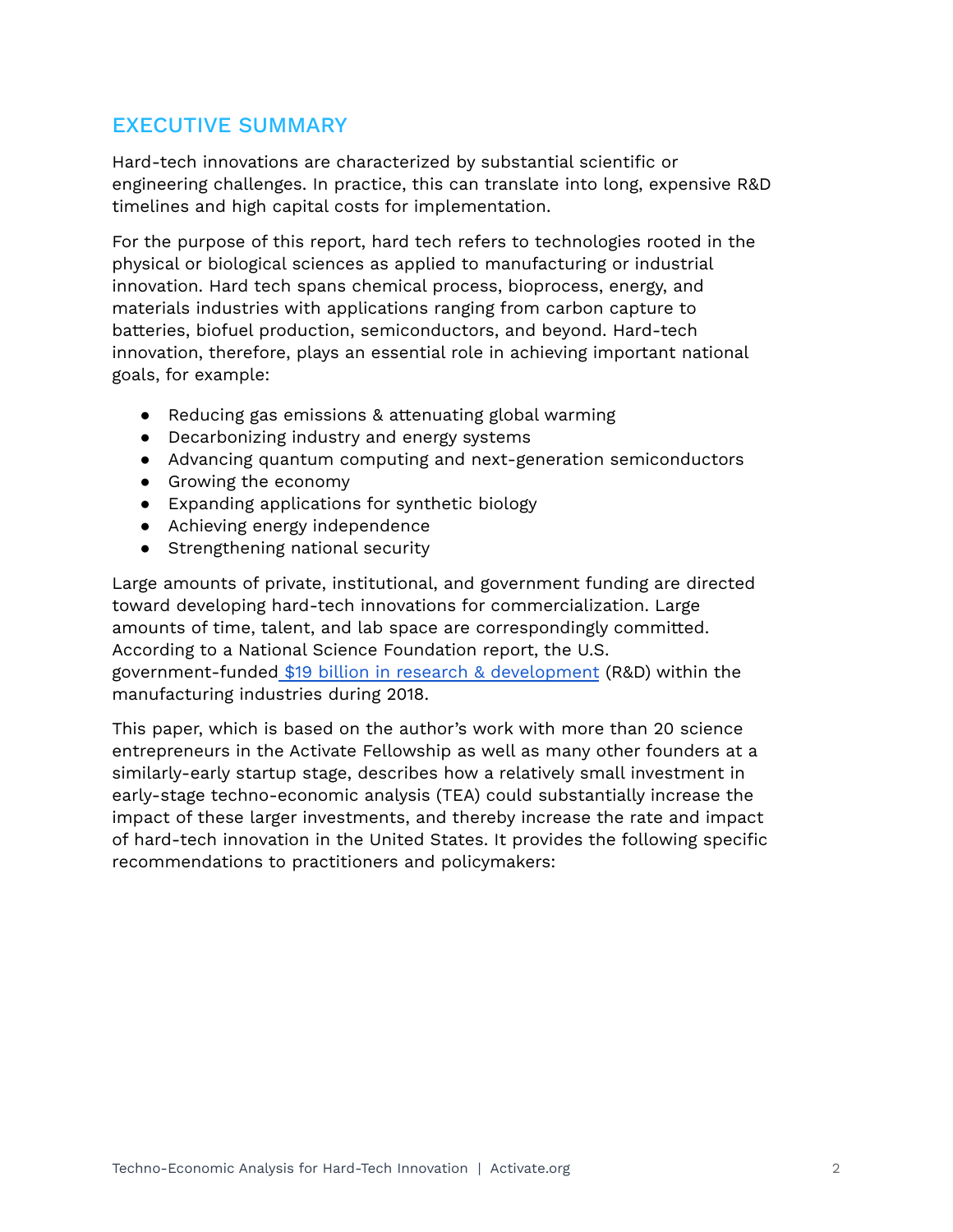- 1. Develop an online course to educate technology developers, program managers, and investors in the use and interpretation of TEA.
- 2. Provide innovators with access to a group of specialists to support them in developing techno-economic models and using TEA to guide development.
- 3. Stimulate the growth of TEA as a field by creating an online web hub and using targeted incentives.

Finally, the paper presents an example of how TEA could be used to inform policy/strategy as it relates to hard-tech innovation.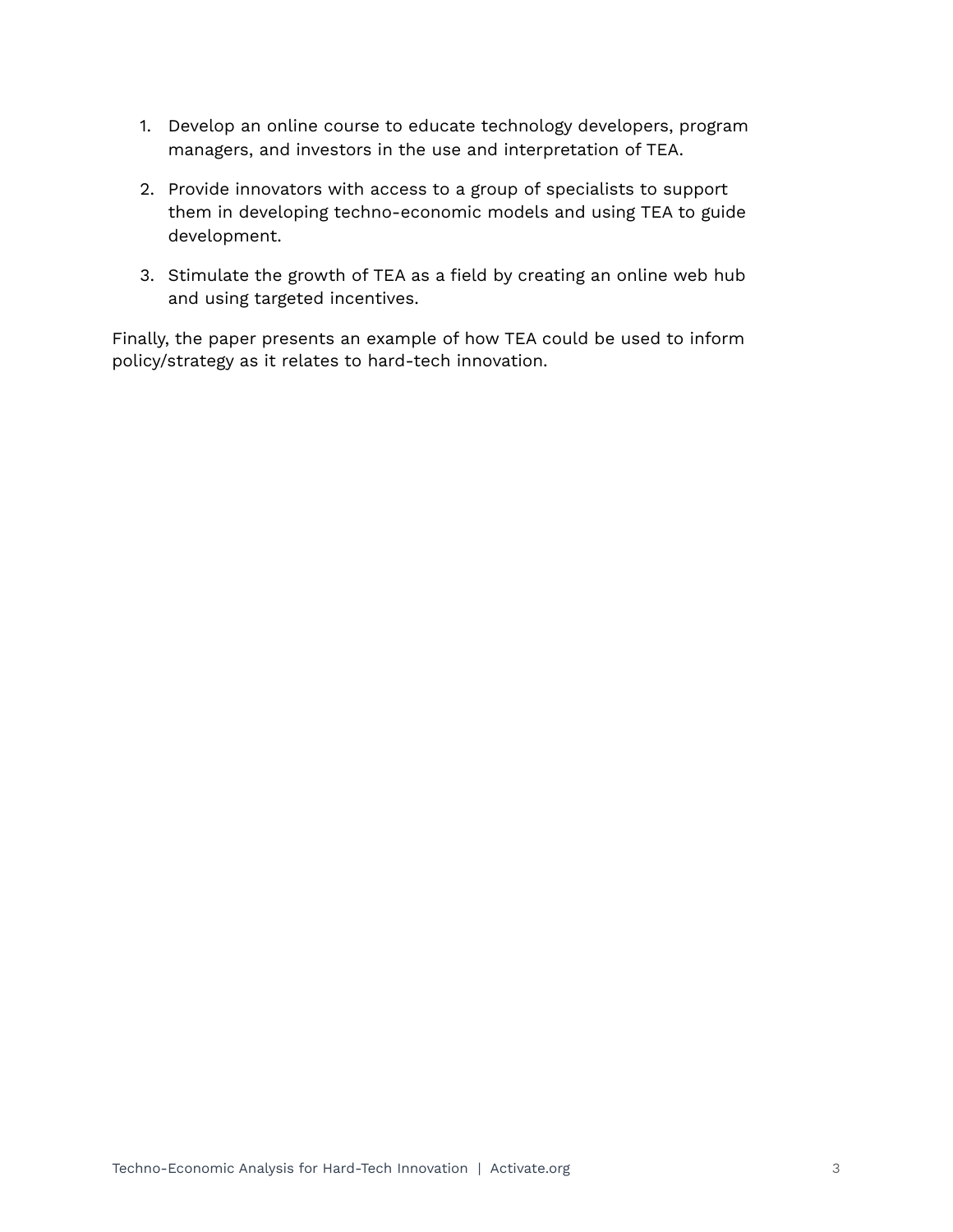# **CONTENTS**

### **Background**

| The role of economic viability in hard-tech innovation        | 4              |
|---------------------------------------------------------------|----------------|
| What is techno-economic analysis?                             | $\overline{a}$ |
| Examples of using TEA                                         | 6              |
| How much time and money is required for TEA?                  | 7              |
| When does it make sense to perform TEA?                       | 7              |
| Software platforms for TEA: Spreadsheets & Process simulators | 7              |
| Methodology & accuracy                                        | 8              |
| Relationship to market analysis                               | 9              |
| History and centers of excellence                             | 10             |

#### **Problem [Statement](#page-12-0)**

| Lack of awareness        | 11  |
|--------------------------|-----|
| Lack of education        | 11  |
| Inexperienced practice   | 11  |
| Reliance on a good story | 12. |

#### **[Solutions](#page-14-0)**

| Education         | 13 |
|-------------------|----|
| Centralization    | 14 |
| Field development | 16 |

### **Policy & Strategy**

| Policy-targeted modeling                                       | 18 |
|----------------------------------------------------------------|----|
| Using TEA to inform policy decisions                           | 19 |
| Closing thoughts on TEA, early-stage investing, and S&T policy | 21 |
|                                                                |    |

| Conclusion             | 22 |
|------------------------|----|
| <b>Acknowledgments</b> | 23 |
| Appendices             | 24 |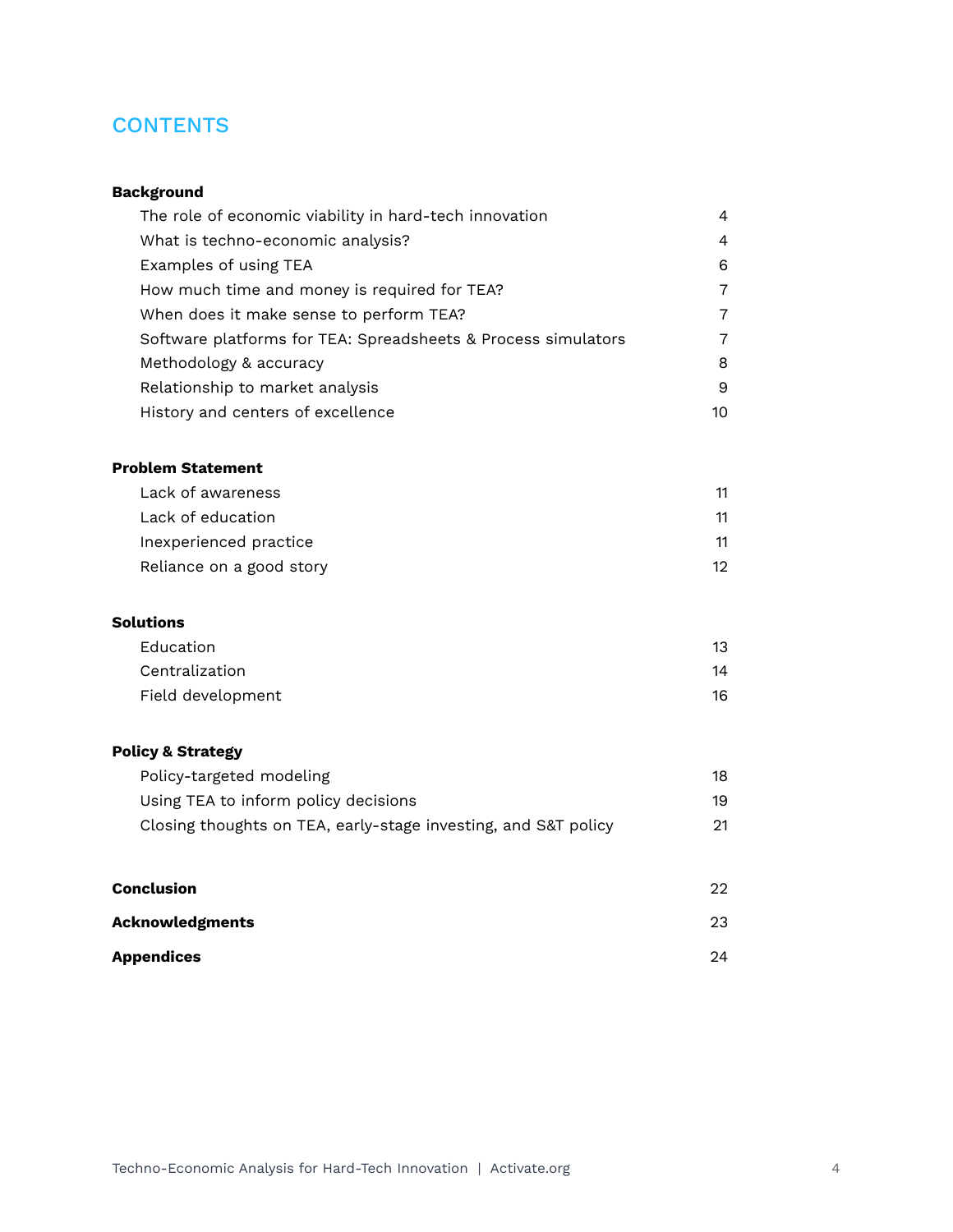# BACKGROUND

#### **The Role Of Economic Viability In Hard-Tech Innovation**

If a technology is to be useful for solving real-world problems, it needs to be economically viable. Its benefits must outweigh its costs. Since the economic viability of hard-tech innovations is largely beholden to the laws of physics, many ideas are not worth pursuing simply because scientific or engineering constraints make them uneconomical—their benefits would not outweigh the cost of developing or manufacturing them.

When evaluating a technology for commercialization, developers and investors consider its anticipated benefits and costs along with the associated uncertainty. The earlier and more accurately they can estimate these variables, the better they can direct their efforts and resources away from dead ends and toward potentially successful, high-impact objectives. This is where techno-economic analysis is useful.

## **What Is Techno-Economic Analysis?**

Techno-economic analysis (TEA) uses analytical modeling to examine how technical and financial parameters influence economic benefit. These parameters include:

- Technical parameters: R&D results and engineering assumptions
- Financial parameters: Prices for raw materials, utilities, waste treatment, labor, etc. Factors for overhead, maintenance, etc.
- Economic benefit: Net present value, initial rate of return, profit margin, total product cost, payback, etc.

TEA is valuable for assessing economic viability, but a good techno-economic model (TEM) is more than a one-off analysis; it is a tool for understanding design tradeoffs and development risks, and for effectively guiding the development of a technology. For example, TEA sensitivity analyses, like the tornado diagram shown below, can help developers to identify technical opportunities, risks, and areas of uncertainty. This information can then be used to direct development efforts toward the most promising targets.

TEA's greatest value is not in making go/no-go decisions, but rather in helping innovators to understand the implications of their assumptions.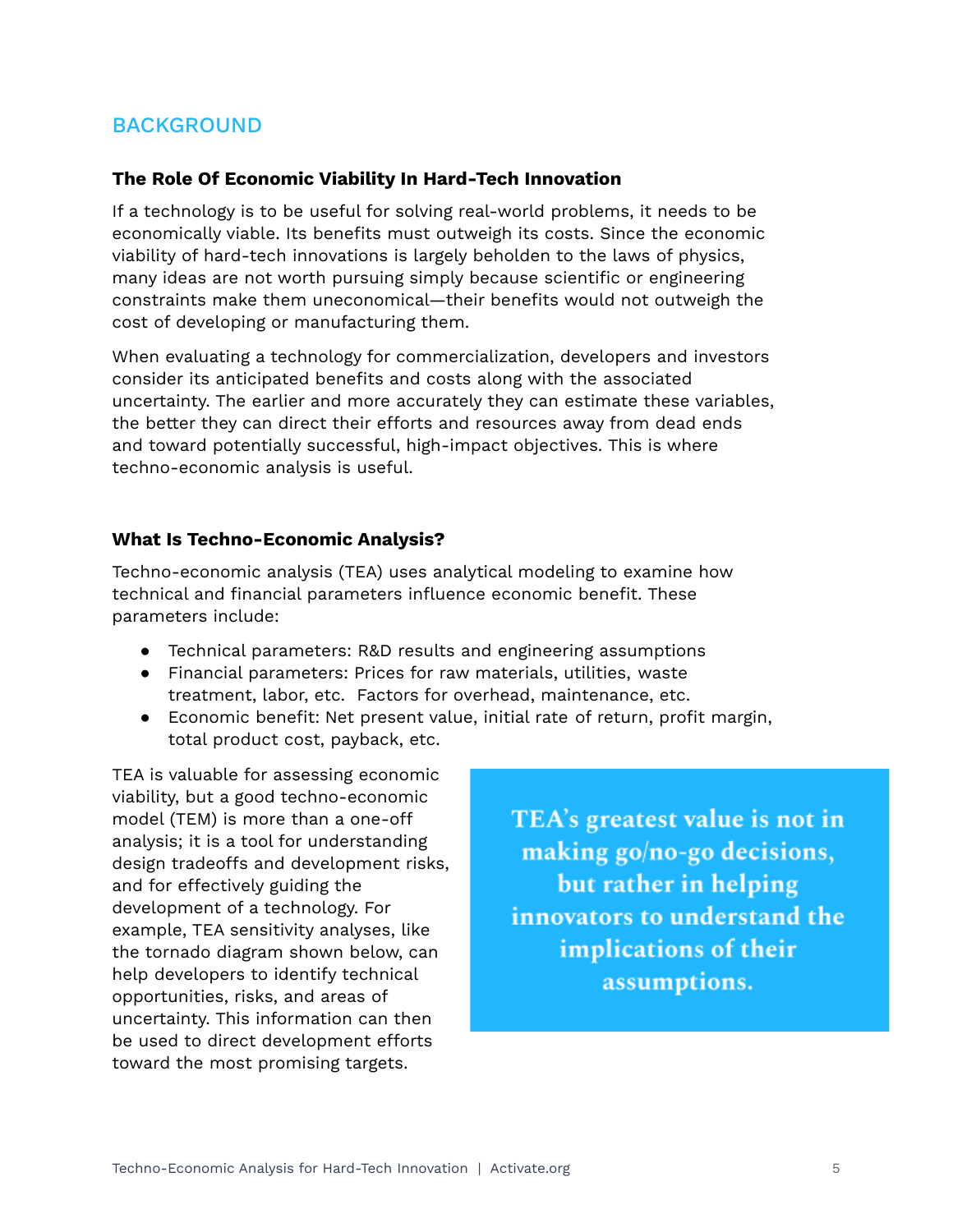As the technology matures, the TEM does so as well. A very simple, back-of-the-envelope level TEM is often sufficient and appropriate during the earliest stages of idea generation. A more mature technology, however, merits a more detailed and complex model. Ultimately, the information contained in the TEM can be used as a starting point for more detailed engineering design or process simulation.

A key distinction is that TEA's greatest value is not in solving for answers or making go/no-go decisions but rather in helping innovators to understand the implications of their assumptions and in providing real-time feedback on their ideas.



*The tornado diagram is a type of graphical sensitivity analysis that shows the relative impact of a set of input parameters on a single result. In TEA, they are used to identify areas of uncertainty, risks & opportunities and for prioritizing R&D. The diagram above was generated from a TEA for the production of riboflavin by fermentation.*

#### <span id="page-5-0"></span>**TEA in Action**

The following summaries are based on work the author undertook with founders, including Activate Fellows, who were translating a breakthrough, born from university research or a government research lab, into a product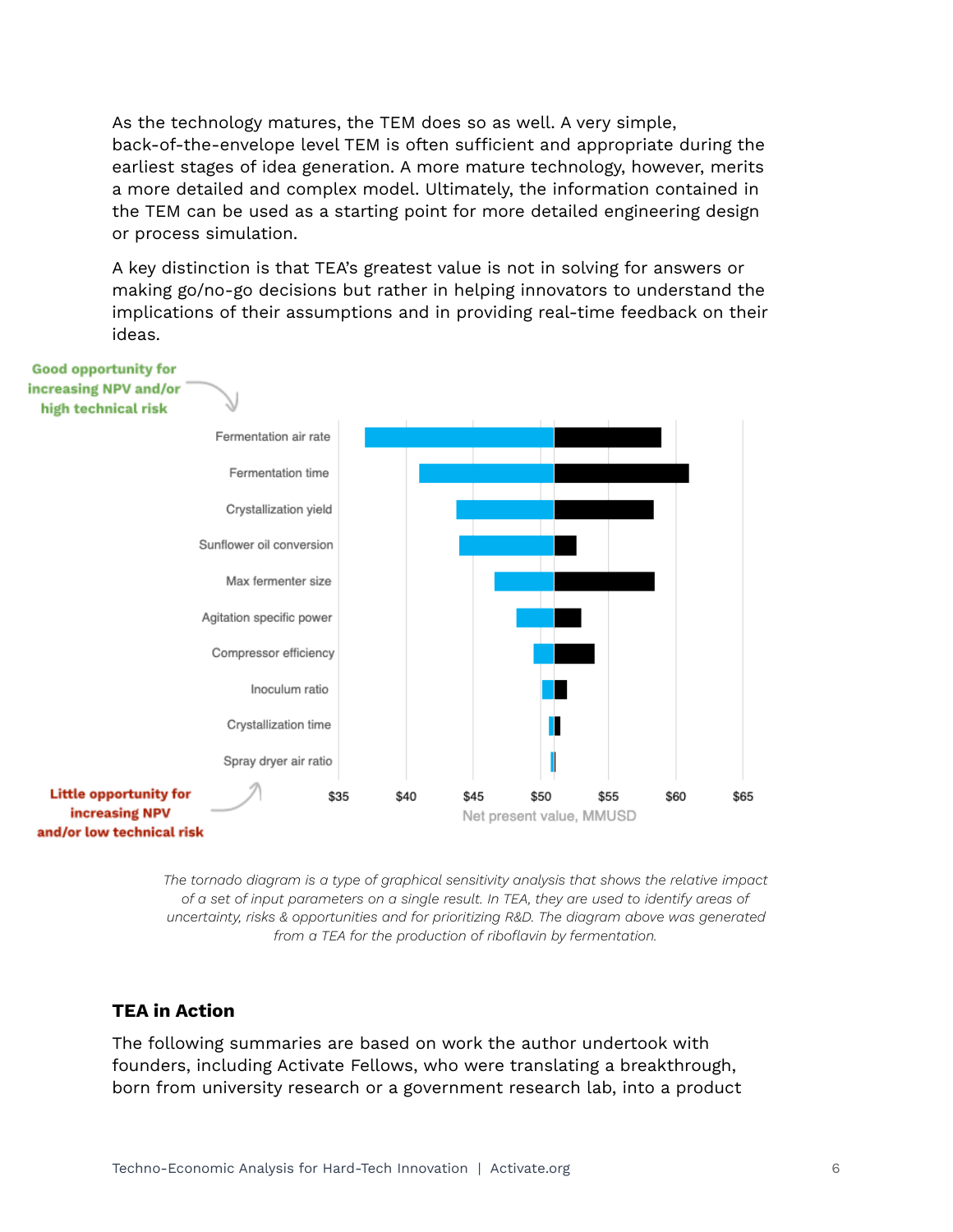aimed at solving an important problem in industry or elsewhere. These founders understand that the technology needs to be economically beneficial to be useful in the world.

## *Use Case 1: Bioprocess alternative to petroleum-derived commodity*

The breakthrough is a bio-process for replacing a petroleum-derived commodity chemical. Before scaling up, the developers build a TEM that extrapolates commercial-scale manufacturing and capital costs from the data they have collected in the lab.

#### Possible outcomes:

- 1. They learn from TEA that even their most optimistic projections do not result in a process that can compete with the existing technology, so they decide to take a step back and try a different approach.
- 2. They learn from TEA that their technology is not yet economically viable in its current state, but, through sensitivity analyses, they learn that a disproportionate amount of their costs is attributable to one particular part of the purification process. They decide to focus their R&D efforts in this area. As they make improvements, they use their TEM to regularly reassess their progress.
- 3. They learn from TEA that their economic viability relies on the price of electricity being below a certain level. They decide to address this in two ways. First, they look at ways to reduce their dependence on power costs through alternative process configurations and operating conditions. Second, they explore options for securing lower-cost electricity, i.e., by co-locating with a biomass power plant.

## *Use Case 2: Membrane for battery applications*

The breakthrough is an improved membrane for use in batteries. The developers need to understand how the manufacturing costs for their membranes compare to the value they will add when used in batteries. They build two models for TEA: one for manufacturing the membranes and one for using the membranes. These could also be two parts of a single model.

The first TEM performs a function similar to that in the previous example. The second TEM helps them understand the relationship between the technical performance of the membrane and how much it can cost to produce.

## <span id="page-6-0"></span>*Use Case 3: Platform technology*

A startup has a new platform technology, which might be used for producing a range of valuable products. Before application-specific experiments, they choose a handful of promising options and build techno-economic models for each one. Based on their understanding of the technology and market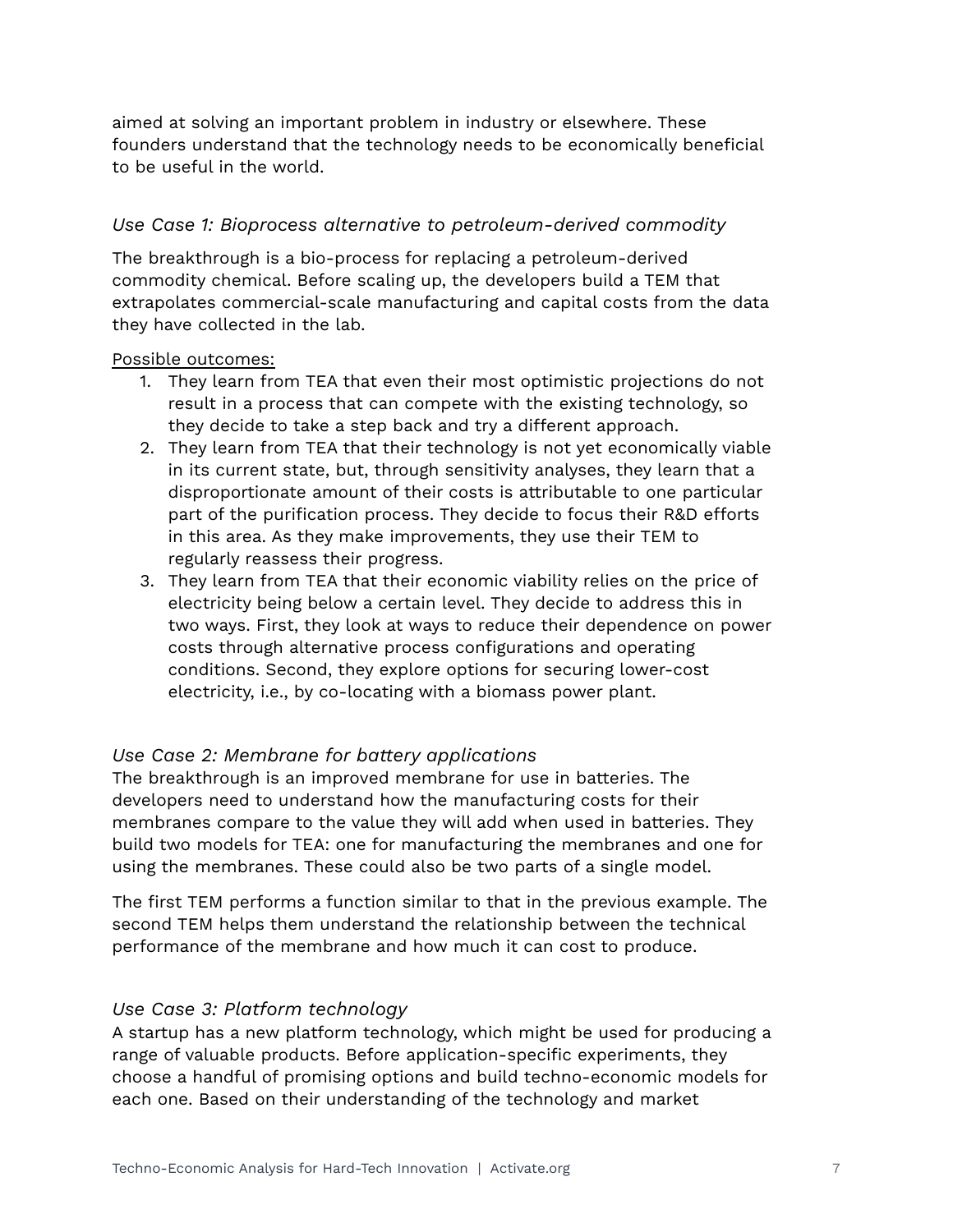research, they put upper and lower bounds on the important input parameters. They then build tornado diagram sensitivity analyses for each.

The tornado diagrams give a clear visual representation of how they expect the uncertainty in each key parameter to impact the net present value of a commercial system. Based on this information, they choose to pursue two options with relatively high expected net present value and low uncertainty. (Net present value, or NPV, is a financial metric that estimates the total lifetime value of a project or investment.)

## <span id="page-7-0"></span>**How Much Time And Money Is Required For TEA?**

Hard-tech innovations vary widely in complexity and character. Ideally, TEA is an ongoing process that extends throughout development. From the experience of this author and TEA practitioners polled in interviews, though, an initial early-stage TEA can typically be developed with 40-80 hours of work over four to eight weeks—usually for under \$10,000.

Without good TEA for guidance, companies may spend months or years pursuing dead-ends or sub-optimal R&D plans. One early lithium-ion battery startup purchased \$1 million in equipment that turned out to be unsuited for the manufacturing process it later pursued. In this case, a \$10,000 investment in TEA could have saved the company 100X that amount.

## <span id="page-7-1"></span>**When Does It Make Sense To Perform TEA?**

When technology is selected for development toward commercialization, it generally means that the developers believe it has the potential to be economically viable. On some level, they are drawing certain assumptions from their understanding of the technology and then concluding that further development is warranted. TEA makes the reasoning and assumptions explicit.

An up-to-date TEM represents the best current understanding of a technology. This includes the developers' best approximation of the process design and their best guesses at the values or ranges for the governing parameters. Early-stage technologies require many assumptions, but what reason is there to move forward if those assumptions do not add up quantitatively to favorable economics? TEA can, in fact, be used even before a technology has

**Good TEA is best thought of** as a tool for learning and design, and it should enhance innovation rather than stifle it.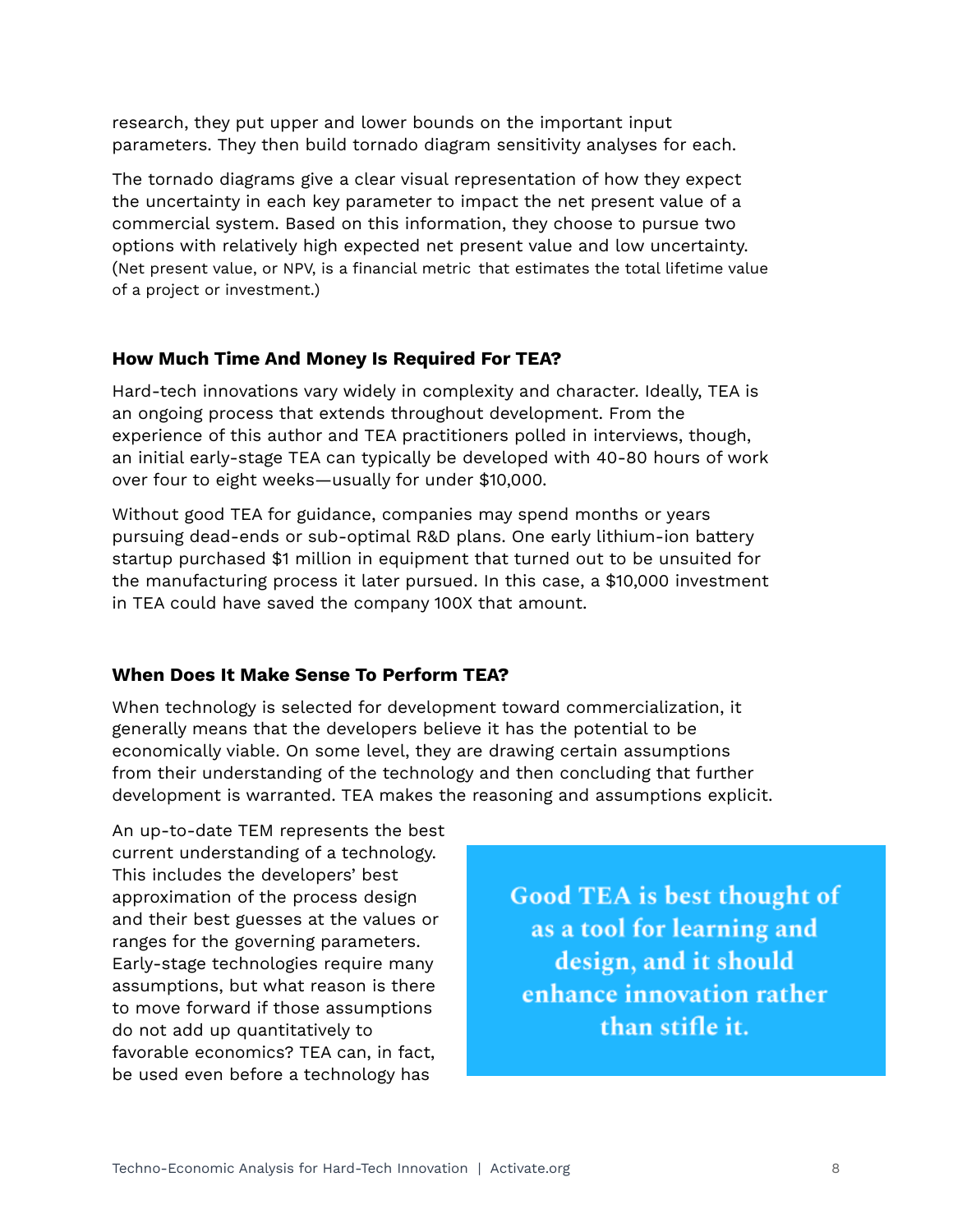been conceived—to drive ideation toward an applied objective.

Sometimes people worry that premature cost modeling will stifle innovation. If TEA is used poorly, this may be the case. But TEA is just another way to make the most of the information at hand. Economic viability, like technical feasibility, is necessary for the success of a technology. Good TEA is best thought of as a tool for learning and design, and it should enhance innovation rather than stifle it.

## <span id="page-8-0"></span>**Software Platforms For TEA: Spreadsheets & Process Simulators**

Techno-economic modeling is typically performed using either spreadsheet software, like Microsoft Excel, or a process simulator, like Aspen Plus. (As noted earlier, TEA is valuable because it shows innovators who engage with it—whether that's on the back of an envelope or by using a process simulator—the consequences of their decisions.)

Many, if not most, TEA publications from universities and national labs use the process simulator Aspen Plus. It is also common for college students to be introduced to rudimentary TEA through using Aspen Plus. Process simulators are powerful tools for many applications, but, despite their publicity, they are generally not well-suited for startups or entrepreneurial/applied researchers doing early-stage TEA.

The main advantage of spreadsheet software is its flexibility. Early in development, technologies are often ill-defined. The first iterations of a TEM often call for modeling the one novel part of a process in detail while at the same time making broad generalizations about the other parts. Process simulators force a particular structure on the model that can be at odds with these requirements. Spreadsheet software affords developers the freedom to make whatever assumptions are most appropriate.

Process simulators also require expensive software licenses and specialized skills. Microsoft Excel, on the other hand, is commonplace in engineering and business. As a result, it is effectively free of cost, and the models built with it can be easily shared between colleagues and investors.

Someone familiar with spreadsheet software does cannot necessarily build a good TEM, though. Undisciplined spreadsheet development can quickly lead to indecipherable models that are nearly impossible to validate or use in collaboration. This is a common limitation experienced by aspiring TEM developers, but it can be overcome through better spreadsheet development practices.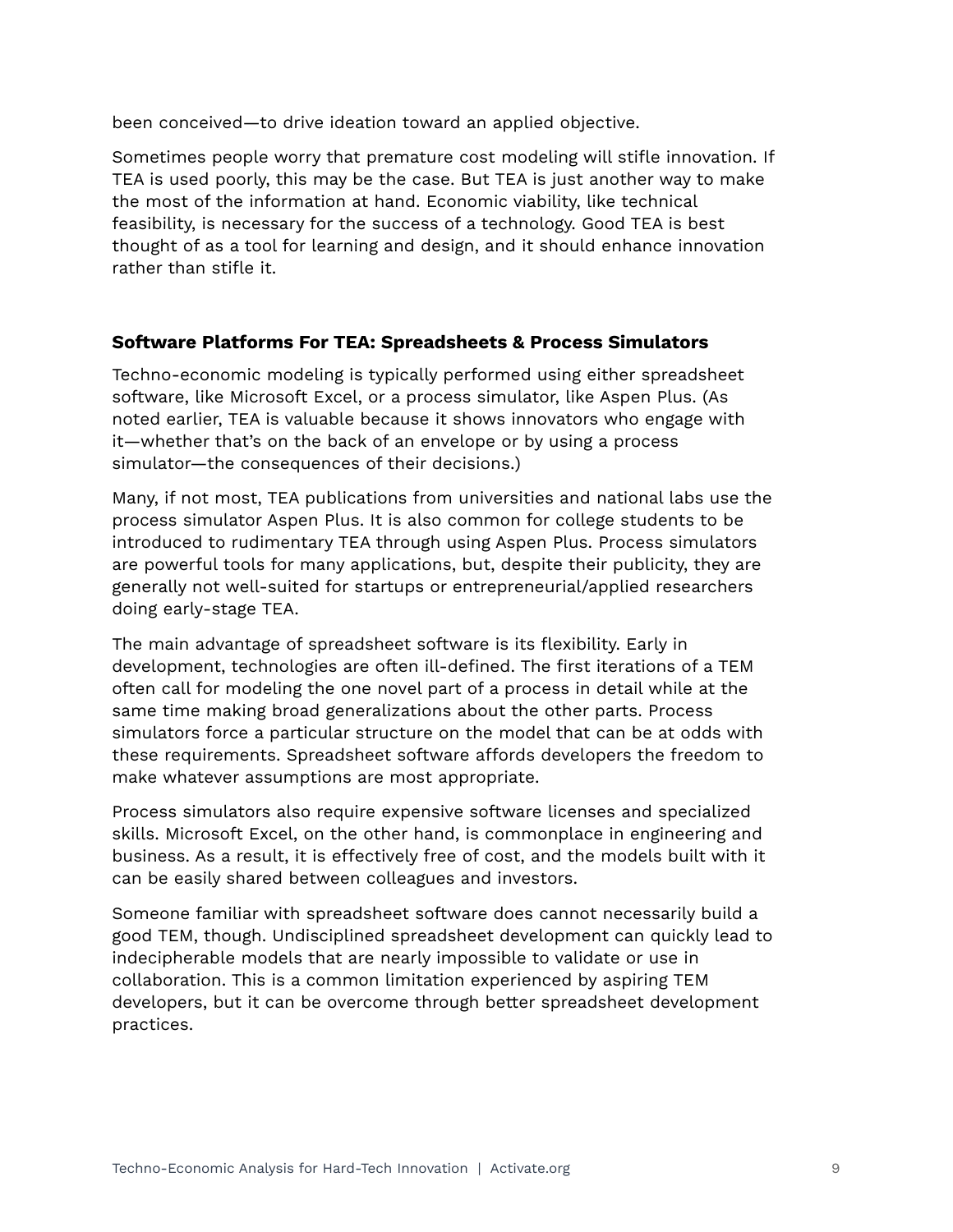#### **Methodology & Accuracy**

Regardless of the platform, techno-economic models tend to follow the structure shown in the figure below. The analysis begins with a model of the process/technology that uses engineering calculations to quantitatively define the system based on technical user input settings. This information is then used to estimate the equipment sizing and the amount of energy or other utilities required to operate the system. Finally, that information is used to estimate capital costs, operating costs, and economic value metrics.



Information flow within a typical techno-economic model

For chemical-type processes, capital costs are often estimated using an equipment-factored approach. That is, the cost of major equipment is estimated based on the process model, and the cost for the total system is extrapolated from there. If the process design is complete and accurate, accuracy can be as high as +/- 30 to 40 percent. This is seldom the case in early development, though, when systems have yet to be well-characterized, so the range of expected uncertainty can be considerably broader.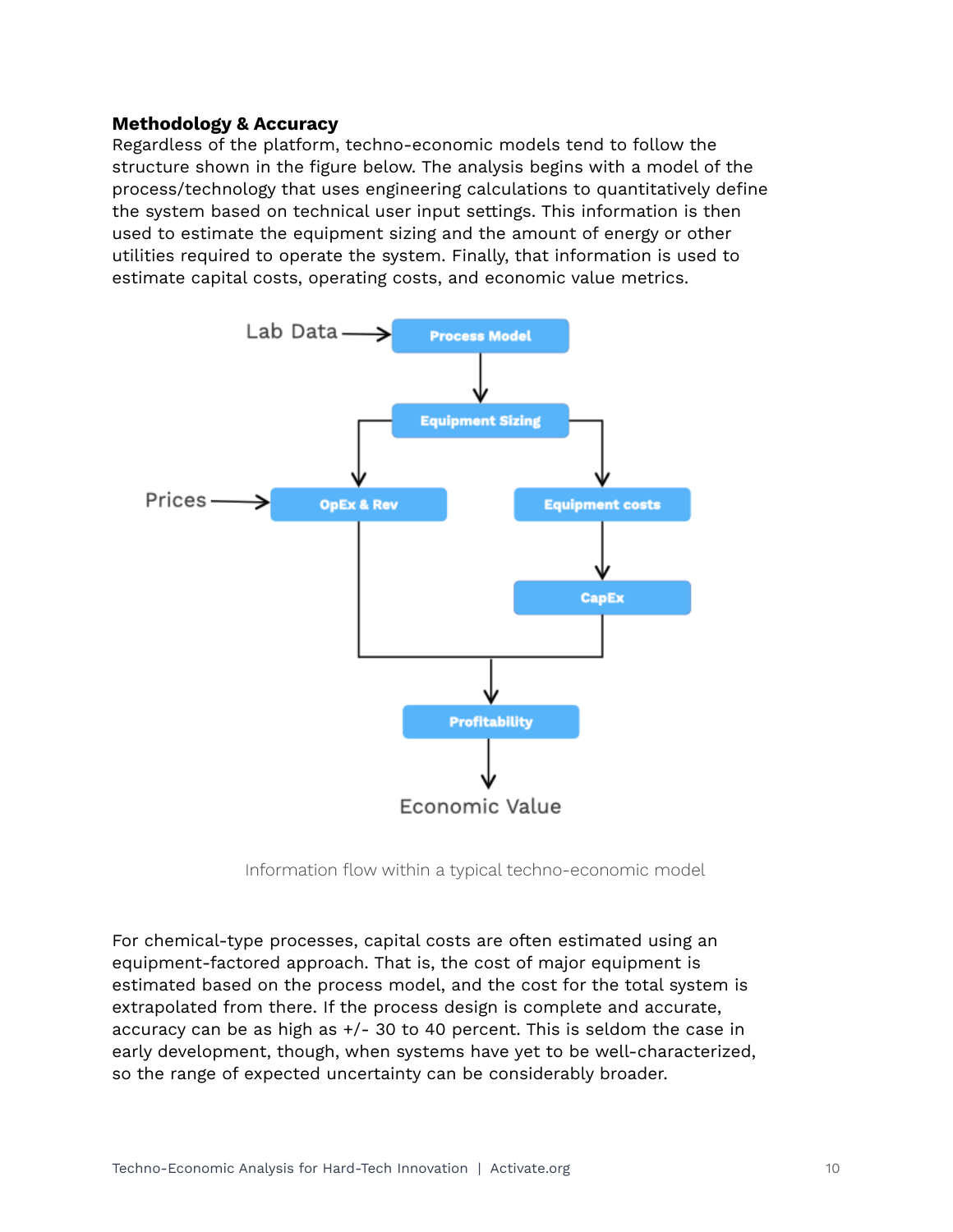This may make TEA sound like a blunt instrument. When compared to a detailed cost estimate, it is. TEM results are certainly not suitable for budgeting for the construction of a plant, but they are far better than the alternative of no estimate or an intuitive guess. When considering technologies with narrow economic margins, a more detailed analysis may be warranted. However, early-stage cost estimates are [almost](http://www.rand.org/content/dam/rand/pubs/papers/2005/P6869.pdf) always low, so narrow margins at the outset are unlikely to persist through later development.

#### <span id="page-10-0"></span>**Relationship To Market Analysis**

Market analysis examines the potential for selling a product. Among other factors, it estimates the size of the market and the price that customers would be willing to pay.

TEA and market analysis go hand-in-hand when evaluating the economic viability of a product – there is a chicken-and-egg relationship between them. For a product to be economically viable, there needs to be a sufficient market, and its economic benefit must outweigh its costs. The size of the market will depend on the price of the product. The economic benefit will depend on the market size and the price of the product. The price of the product is constrained by the cost of production.

## **History And Centers Of Excellence**

TEA has been used for decades at large chemical and petroleum companies (though some practitioners use different names for it, such as integrated process and cost modeling). At companies like Dow, ConocoPhillips, and others, it is standard practice for evaluating the potential of new technologies and informing R&D decisions. (Two former Dow engineers were interviewed for this work, and the author learned TEA from a former ConocoPhillips engineer and executive.) The TEA groups at these corporations seem to be isolated and insular, though, and to rely heavily on proprietary information.

On a more public front, the National Renewable Energy Lab (NREL) has fostered a TEA culture as a means of objective and quantitative analysis. NREL regularly publishes detailed results of their TEAs which technology developers widely use as reference points.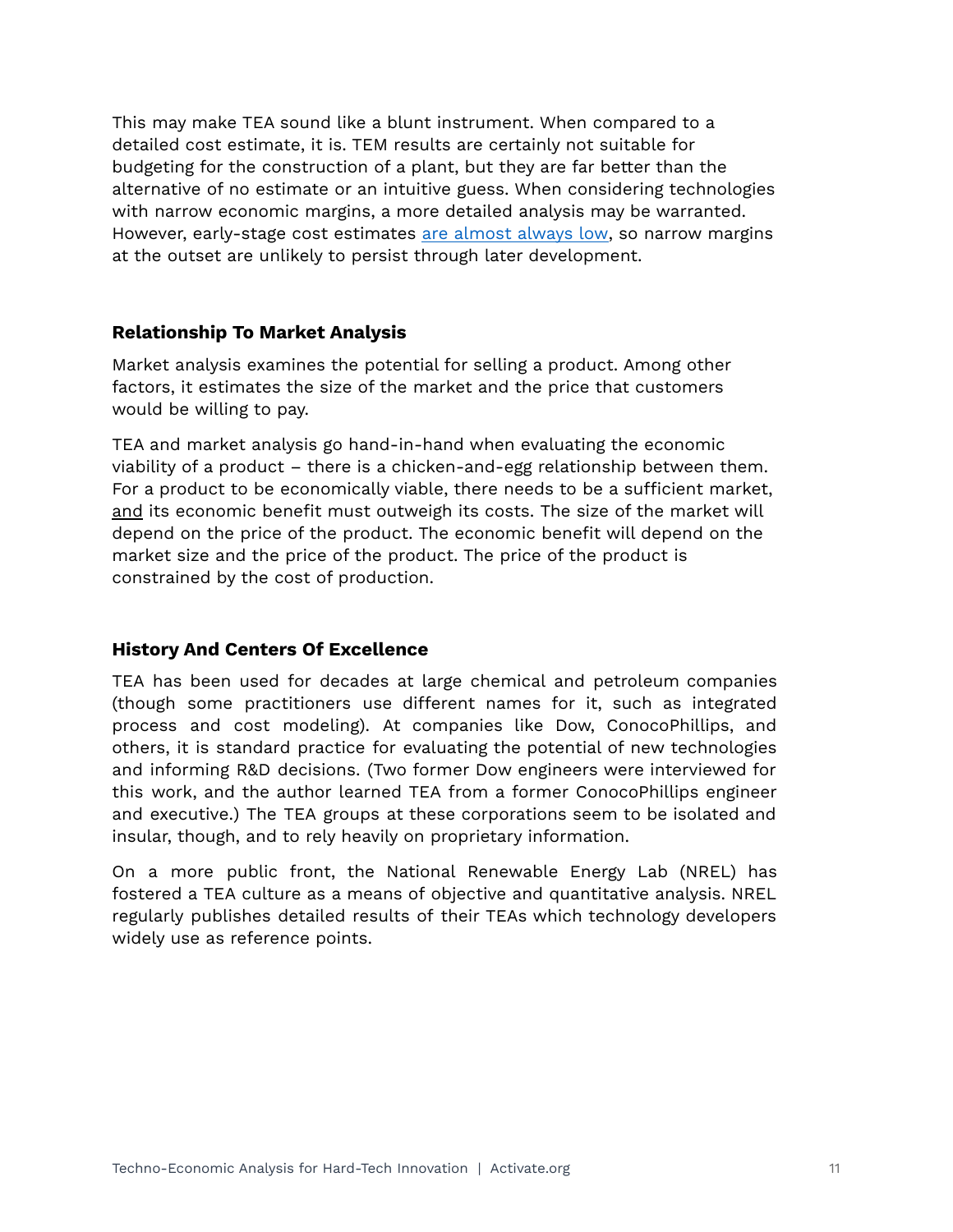

Search results on Google Scholar for the phrase "techno-economic analysis."

The results shown above, from an informal survey of Google Scholar, indicate that TEA (or at least the phrase techno-economic analysis) has also become much more prevalent in the academic literature in recent years. It seems, however, that many of these publications simply use cost estimates generated by Aspen Cost Estimator and do not really fit the type of TEA advocated for in this paper. Nonetheless, this trend indicates a growing recognition of the importance of economic viability to successful innovation.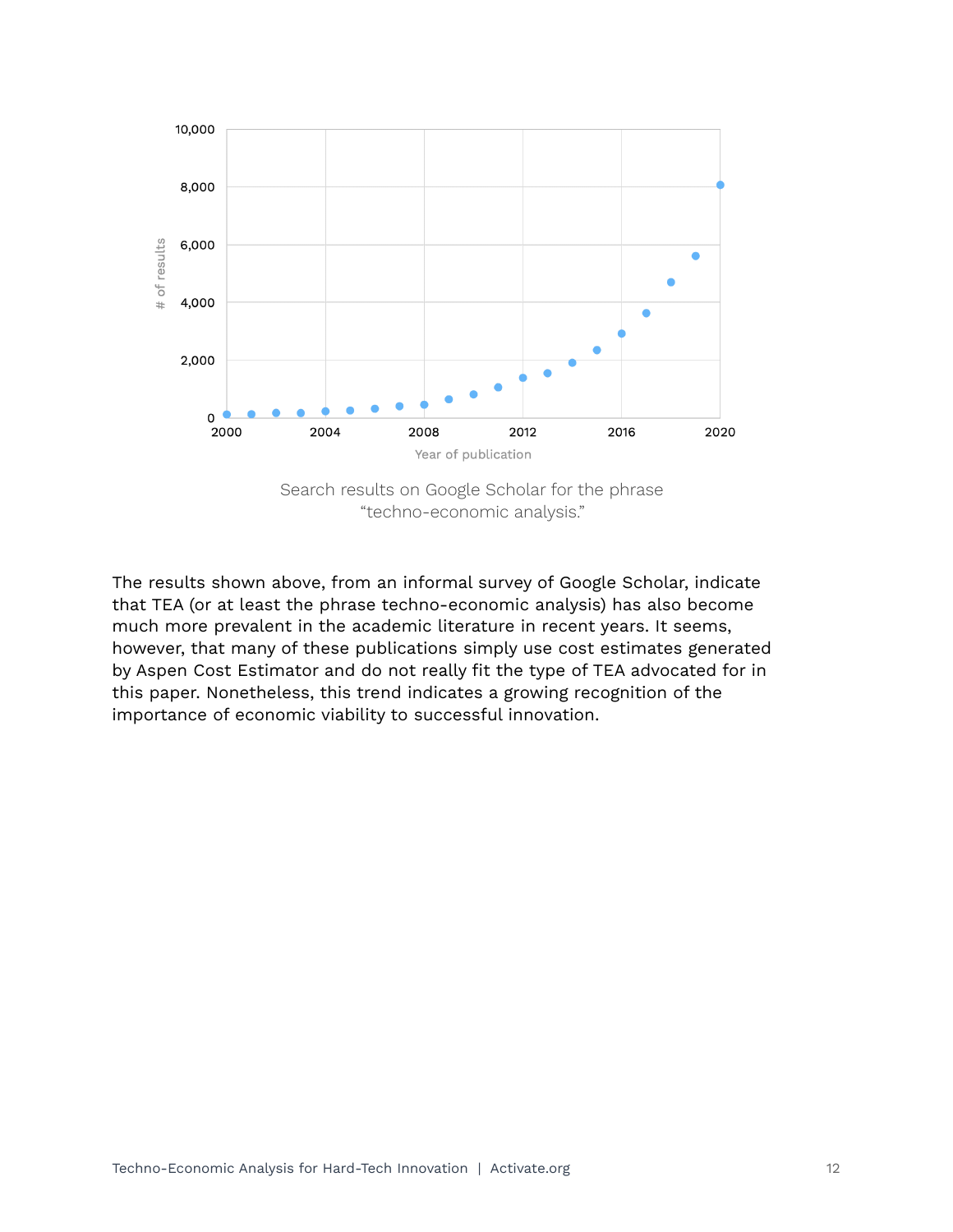# <span id="page-12-0"></span>PROBLEM STATEMENT

This paper was motivated and informed by observations of hard-tech startups and applied researchers (1) expending substantial resources toward development without having previously built good cost models, and then (2) being unhappily surprised by the results of the models they did eventually build. The professionals interviewed suggested a number of potential reasons for this trend.

#### <span id="page-12-1"></span>**Lack Of Awareness**

There seems to be a lack of awareness and understanding of early-stage TEA among technology developers and funding providers. They lack awareness of both the practice itself and its potential. In some cases, neither party seems to know (or believe) that meaningful cost modeling is an option before substantial engineering work has been completed. They may consider it an exercise for some future date when they have more data. Alternatively, they may believe that they have done as much modeling as is presently possible when they, in fact, have not.

#### <span id="page-12-2"></span>**Lack Of Education**

Techno-economic modeling requires integrating a number of engineering skills in a cohesive model. It also requires a certain mindset that is characterized by iterative design thinking and creatively working around uncertainty.

The individual engineering skills—process design, process modeling, equipment sizing, cost estimation, and spreadsheet development—are familiar to chemical and bioprocess engineers, but they are typically not familiar to hard-tech

Techno-economic modeling requires a mindset characterized by iterative design thinking and creatively working around uncertainty.

innovators coming from other fields, like chemistry and materials science. The mindset, however, seems to be a major block for many entrepreneurs.

All of the TEA practitioners interviewed said they learned TEA on the job. Students or professors from Cornell University, MIT, UC Berkeley, and the University of Michigan were also questioned, and none were aware of TEA being taught explicitly at their institution. The closest thing to TEA taught in most curricula was cost estimation in Aspen Plus during chemical engineering capstone design courses.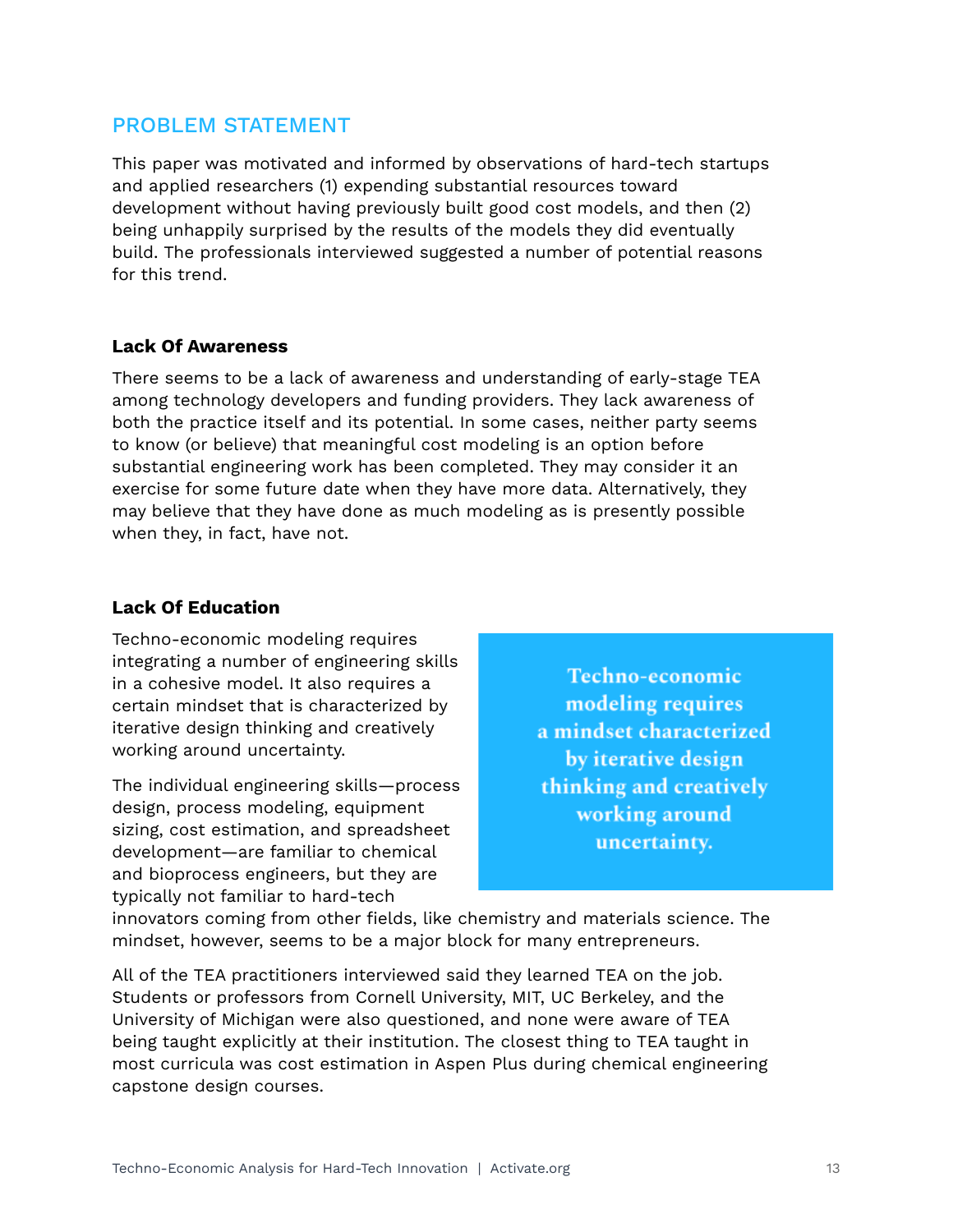#### <span id="page-13-0"></span>**Inexperienced Practice**

TEA has gained some traction in recent years. Many government funding opportunities now require TEA as part of a proposal or project report, for example. However, the scientists and engineers who are asked to build the models often do not have the necessary skills or experience. As a result, their models tend to be poorly designed.

A bad TEA is often worse than no model at all. Faulty TEA conclusions can derail an otherwise promising project. More likely, however, they can impart undue confidence to developers or investors.

## <span id="page-13-1"></span>**Reliance On A Good Story**

A good story and clever marketing are more useful in some industries than in others. In hard tech, they can actually be a liability if offered as a surrogate for good cost analysis. Developing hard tech is different from developing software. It is not always possible to pivot when you are constrained by the laws of physics. Some technologies are objectively more promising than others.

For this reason and some of the others outlined above, startups are often able to get funding without good cost modeling. If that happens, they are then disincentivized from future cost modeling; digging deeper might turn up something unpleasant.

> A bad TEA is often worse than no model at all. **Faulty TEA conclusions** can derail an otherwise promising project.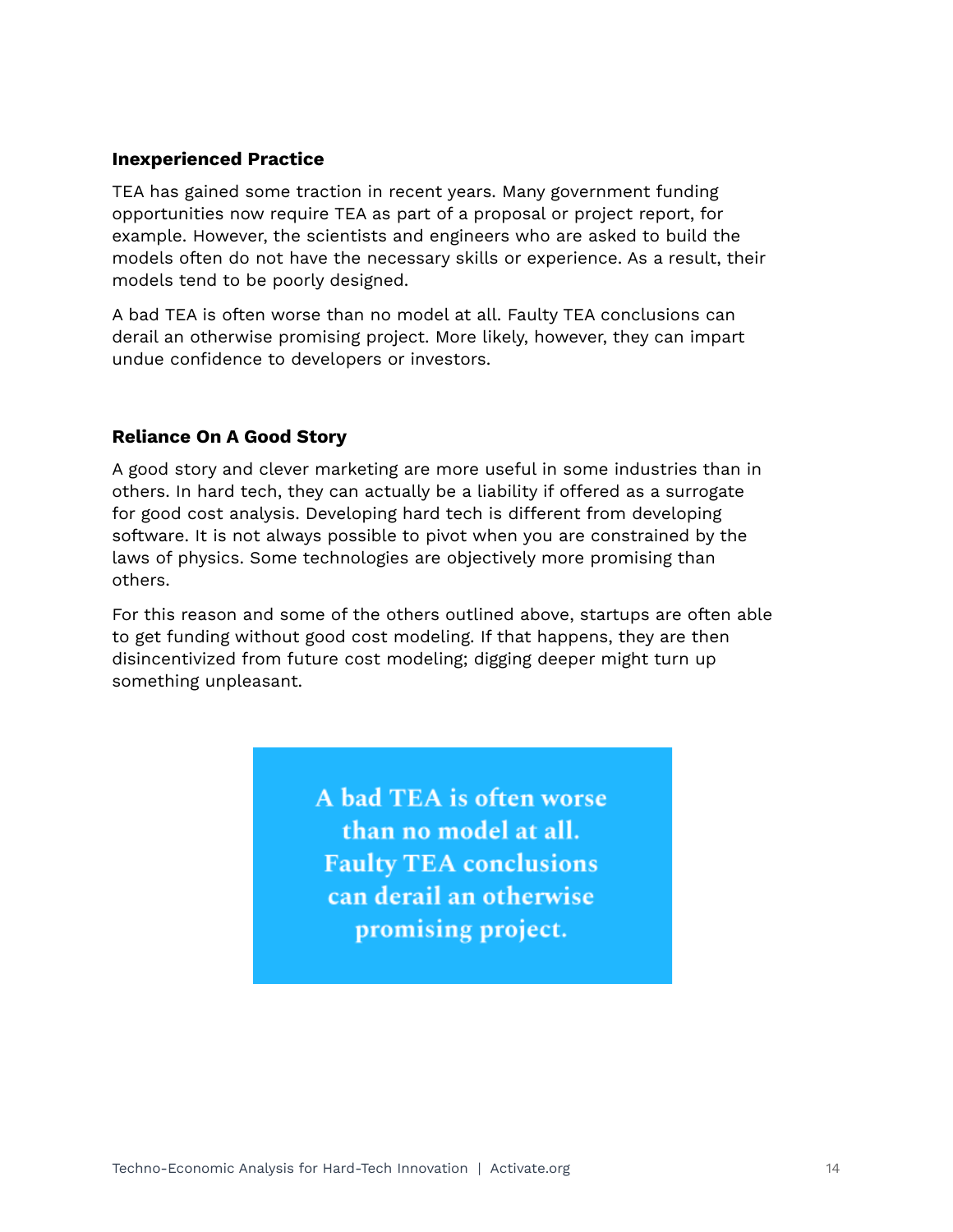# <span id="page-14-0"></span>**SOLUTIONS**

One of the early hypotheses of the research behind this paper was that hard-tech innovators should learn to perform TEA themselves. After interviewing practitioners, investors, and developers, however, it appears that this may not be the best approach. Many innovators have little or no experience in the relevant skillsets. Further, with the startup culture as it is, many of them would only ever have the opportunity to build one or two techno-economic models in their careers. Each would be reinventing the wheel—spending more time than is necessary and obtaining marginal results, at best.

Instead, this paper recommends providing innovators with access to a group of TEA specialists to help them develop models and to understand the thought process behind them. This approach would have a number of advantages. First, specialists would have the benefit of experience and the curated templates and resources that come with it. The TEA could be accomplished more quickly and with more reliable results. This would also preserve the innovator's time to focus on their own areas of expertise.

Second, the analysis of an unbiased third party would be seen as more credible by investors. It would provide additional confidence to the investors and the developers alike.

Third, if a specific government agency were to set up a TEA group, there would be a level of standardization between the models. This would allow for better comparison between technologies and, in the future, serve as a basis for improving TEA methodology itself by developing better methods, tools, and resources.

To realize the significant benefits of integrating TEA into hard-technology innovation, however, this paper also recommends a three-pronged approach, described below.

- 1. TEA education should be provided to appropriate audiences through a standard curriculum.
- 2. TEA should be deployed through centralized providers for maximum efficiency and impact.
- 3. TEA should be developed as a field of practice, supported by a network of practitioners through a web hub—a place for convergence, consensus, and authority in the field of techno-economic analysis.

#### <span id="page-14-1"></span>**Education**

The options for TEA education may be considered in terms of the two-by-two grid below. There are two audiences and two levels of education. This paper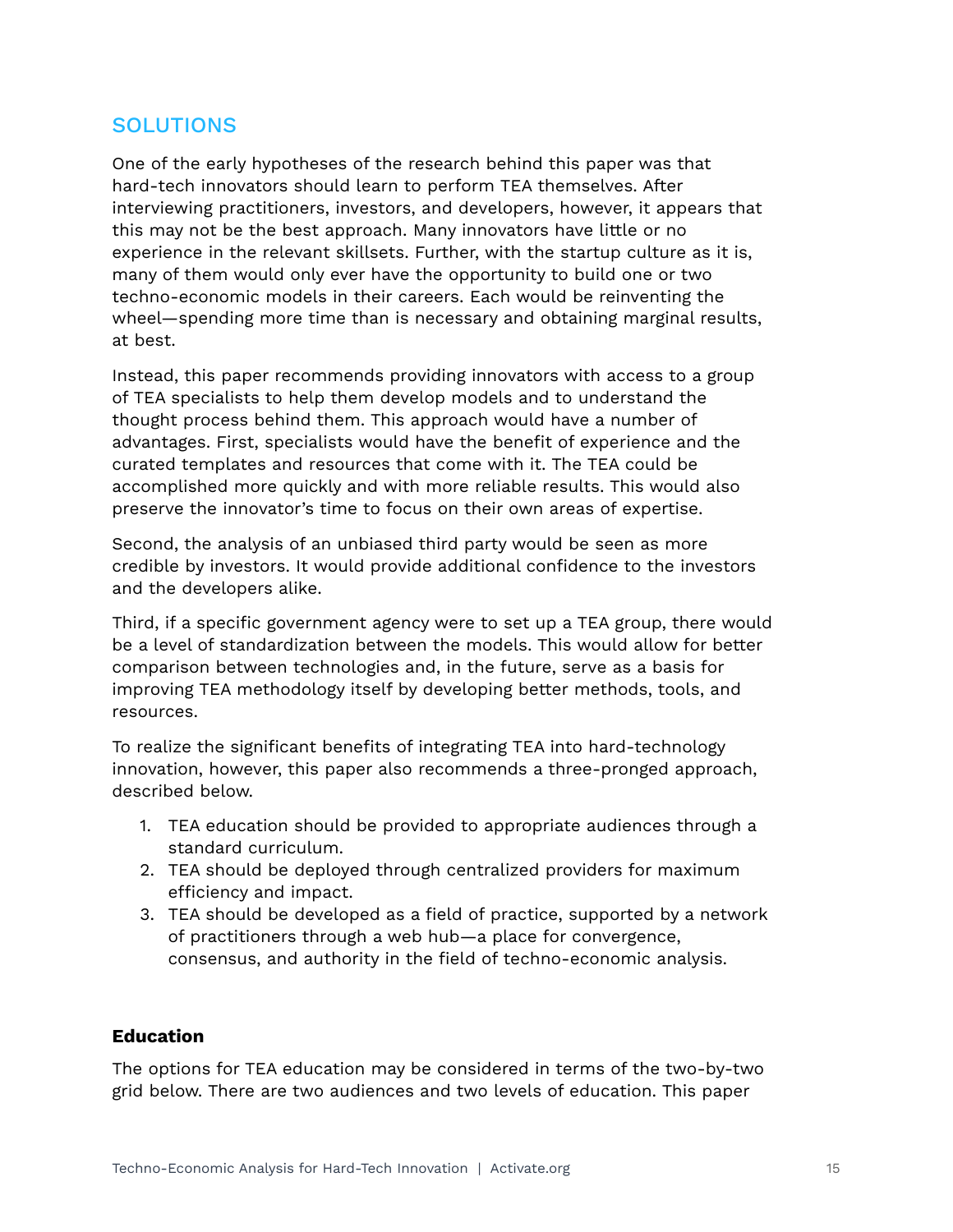recommends initially focusing on the two highlighted boxes—educating both technology developers and investors/program managers in the use and interpretation of TEA. These objectives would be the fastest and easiest to implement and provide immediate results.



# Level of TEA education

Educate both technology developers and investors/program managers in the use and interpretation of TEA

## An outline of the learning objectives for a Level 1 course is shown below. (For an outline of learning objectives that might be addressed in a Level 2 course, see the Appendix of this whitepaper.)

#### Outline of Level 1 TEA curriculum

- 1. Basics of process / technology economics.
	- a. The importance of economic viability.
	- b. How capital costs, operating costs, and revenue combine to determine the economic viability of a technology.
	- c. Understanding capital costs (i.e., equipment, installation, engineering design, etc.)
	- d. Understanding operating costs (i.e., raw materials, waste treatment, labor, utilities, overhead, etc.)
- 2. Techno-economic analysis.
	- a. General outline of TEA methodology, level of accuracy, etc.
	- b. Use cases & benefits.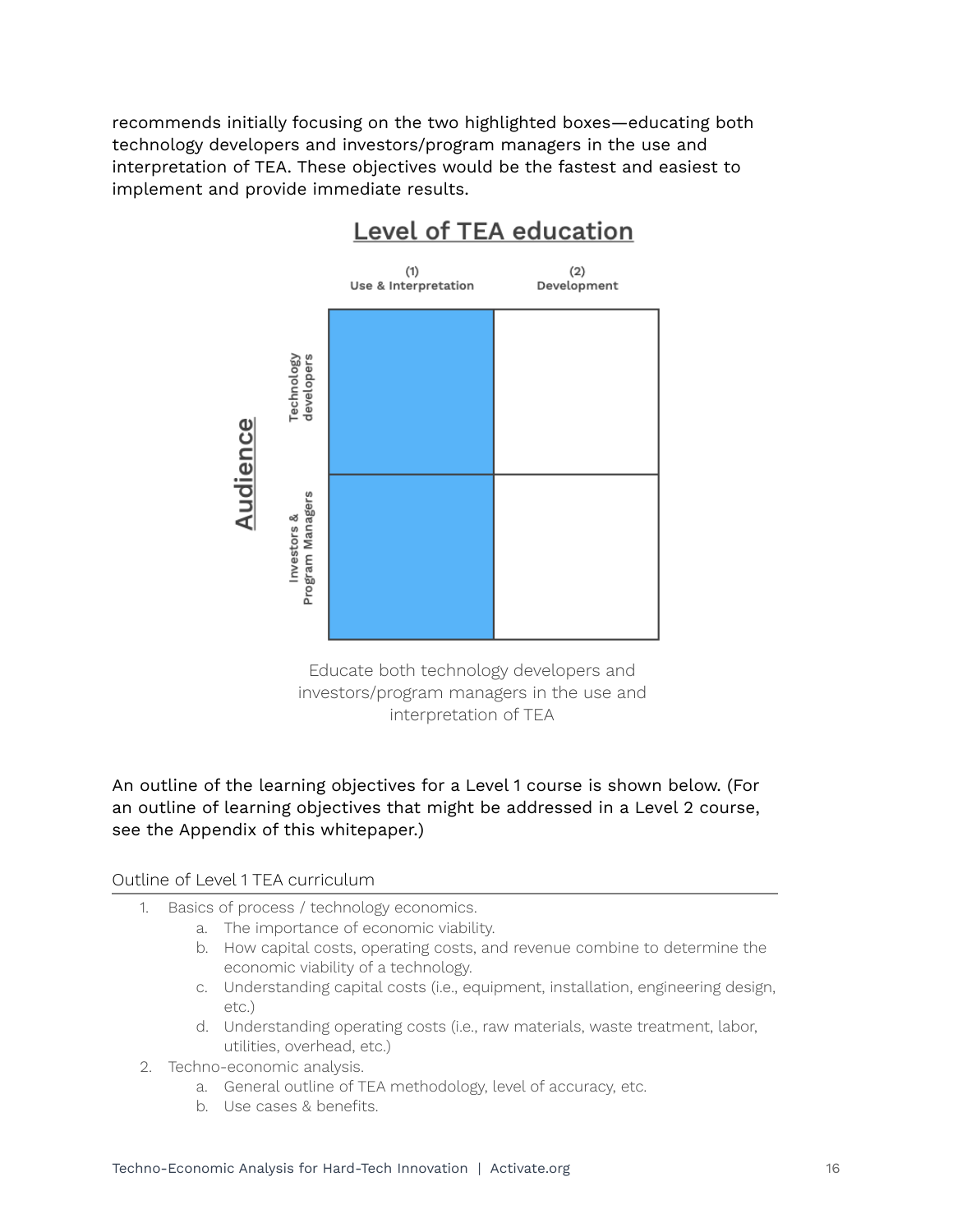- c. Cost for TEA development vs. typical R&D costs.
- d. Justification for early-stage TEA.
- 3. Common errors to avoid.
	- a. Capital cost components that are often neglected.
	- b. Operating cost components that are often neglected.
	- c. Mitigating bias.

The Level 1 curriculum could be presented in a short (one hour or less) course to scientists, engineers, and business managers alike. It would provide them with a framework for understanding how the success of their technology is linked to its economics and how the economics can be estimated from what they are learning in the lab.

In 2018, Activate released an online course called [Techonomics](http://www.activate.org/techonomics) that covers many of the above objectives and others through a video series. For the purposes described in this paper, a more targeted program is likely preferable, but Activate's Techonomics provides an example of how a single online course can make an impact. One of the experts interviewed for this paper relayed a notable case, in which the carbon dioxide removal startup Heirloom Carbon viewed Techonomics and then used a template from the course to build its own model. Later, it used the model to help successfully procure funding from Breakthrough Energy Ventures, Prelude Ventures, and Lowercarbon Capital.

A simple video series—potentially an offshoot of the Techonomics series—incorporating narrated slides and screen casting could likely be produced in under 40 hours of work over four to eight weeks.

## <span id="page-16-0"></span>**Centralization**

This paper was funded by Schmidt Futures through non-profit Activate, which manages the world's first and largest entrepreneurial research fellowship program. The author, TEA professional Chris Burk, first worked with Activate in 2017 to develop the aforementioned TEA course called [Techonomics](https://www.activate.org/techonomics) to teach Activate Fellows about cost modeling. The fellows were then encouraged to build their own TEMs. This approach was successful with some of the fellows, but many did not have the skills or the time to devote to building strong models.

In early 2020, Activate tried a different approach. It contracted with the author to build a TEM with each fellow team that was interested. This program provides each team with a high-quality analysis, third-party credibility, and a certain amount of education in TEA along the way. Also, rather than a single report, the fellows are left with a model that they understand and that they can continue to use and build on into the future. It has been very well received.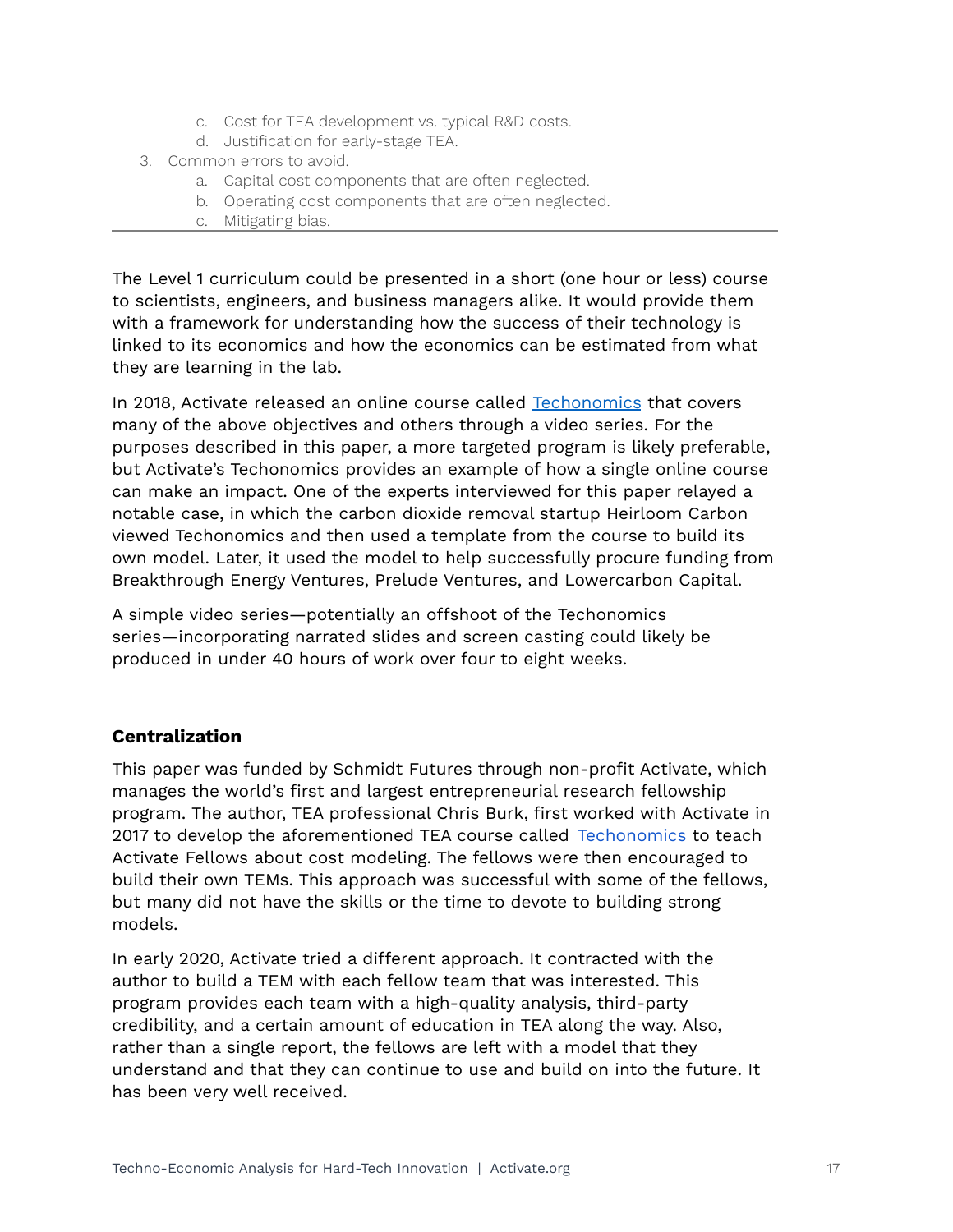A similar approach has been successfully initiated for carbon capture technologies at the University of Michigan's [AssessCCUS](http://assessccus.globalco2initiative.org) program.

Programs like these, if adopted by government funding agencies, would provide a great service to grant recipients and at the same time increase the efficiency of hard-tech innovation and the taxpayer dollars funding it.

For the sake of argument, the U.S. Small Business Innovative Research (SBIR) and Small Business Technology Transfer (STTR) programs provide a convenient example. The [SBIR/STTR](http://www.sbir.gov/about) program brands itself as America's Seed Fund. It provides funding for "small businesses to engage in Federal Research/Research and Development with the potential of commercialization." The program distributes competitive grants in two phases. Data from [DOE](http://science.osti.gov/sbir/Awards) SBIR grants [awarded](http://science.osti.gov/sbir/Awards) in 2020 are shown below.

|                      |       | Grant amount |               |
|----------------------|-------|--------------|---------------|
| DOE 2020 SBIR Grants | Count | Average      | Total         |
| Phase I              | 414   | \$206,000    | \$85,314,000  |
| Phase II             | 197   | \$1,132,000  | \$223,098,000 |

Commercial success is difficult to define and quantify, but a 2016 analysis by the DOE reported that 17 percent of SBIR/STTR awardees surveyed achieved total sales of over \$1 [million](http://doi.org/10.17226/23406). Notably, 49 percent had no sales at all. Considering the challenges of hard-tech innovation, a 20 percent success rate would be incredible, but let us assume it for argument's sake.

If 20 percent of the 2020 DOE Phase II awardees have technologies that will ultimately be economically viable, then 80 percent or about 158 do not. Now, consider that a good early-stage techno-economic model can generally be developed for under \$10,000. To build such a model for every Phase I awarded would cost about \$4.1 million. This is equivalent to about four grants' worth (or 2.3 percent) of the Phase II funding that was provided to those 158 technologies that will never reach commercialization.

So, in a sense, for Phase I TEA to pay for itself, it would need to identify just four out of those 158 ill-fated technologies. The innovators could use the information they learned to develop other ideas, and the Phase II funding could be directed to other more promising technologies.

At the same time, as the other 194 innovators progress into Phase II, they would be equipped with a strong TEM to help direct their research efforts toward the most promising targets and mitigate risks. Further, the credibility of a third-party analysis would benefit all awardees as they seek further investment.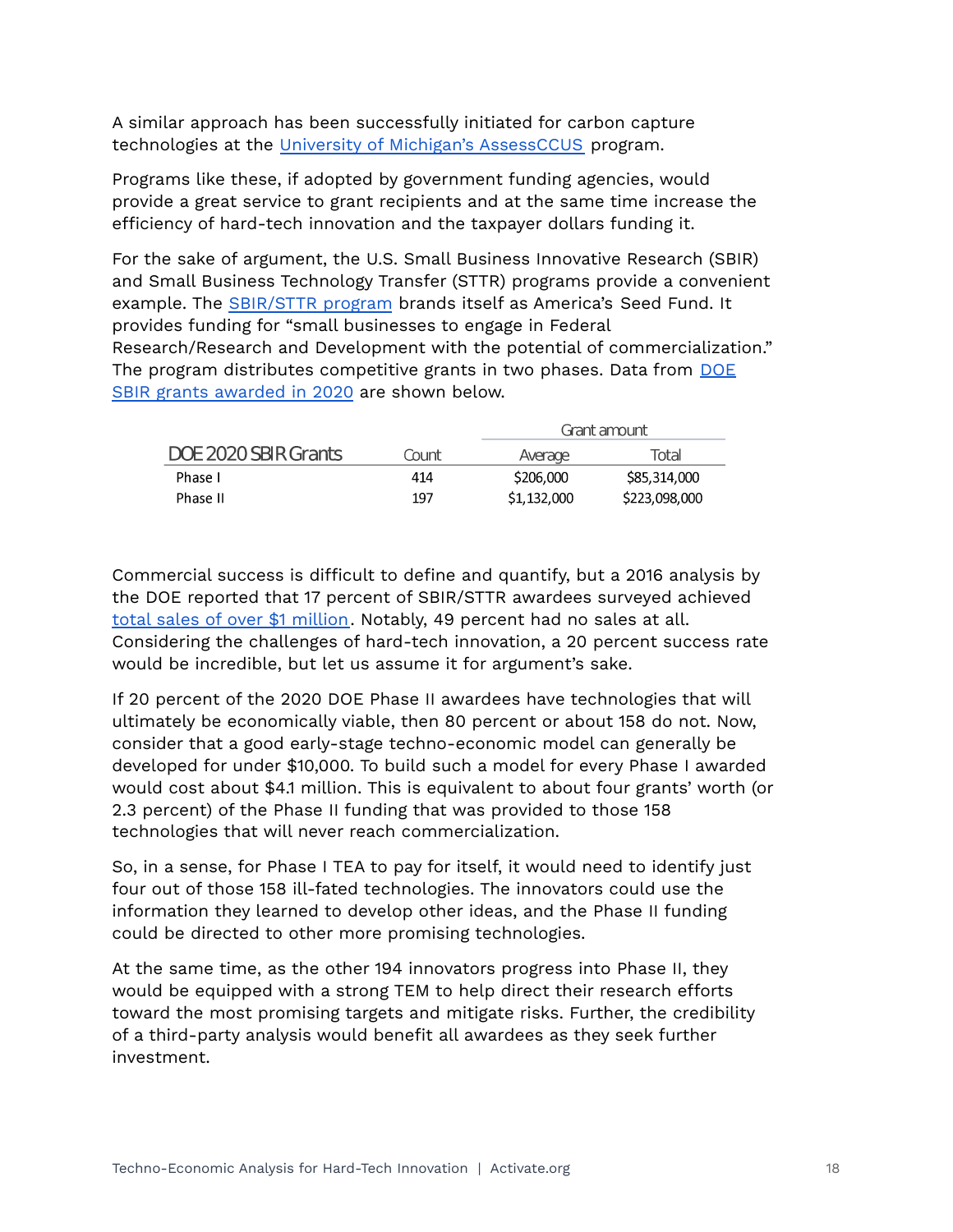To implement a centralized TEA program would initially require resources for hiring and training modeling staff, method development and standardization, and administrative tasks. The quantity of each would depend on the scope and scale of the program.

A competent model developer might be expected to spend two weeks full-time equivalent (FTE) working on a model, although this time would most likely be distributed over a period of four to eight weeks. As a reference point, at this rate, it would require about 20 full-time staff to build models for every 2020 DOE SBIR Phase I awardee. Field development, described below, would support the growth of that type of workforce.

This program would be straightforward to pilot. The pilot program should aim to evaluate the feasibility of implementation and the reception of the results. A reasonable size might be 15 projects distributed between three model developers. The factors to evaluate should include:

- 1. Feasibility of providing consistent service and transferring knowledge to the grant recipient
- 2. Actual vs. expected time required for modeling
- 3. Satisfaction & feedback from grant recipients
- 4. Satisfaction & feedback from program managers

# <span id="page-18-0"></span>**Field Development**

TEA has gained traction in recent years as innovators, investors, and funding agencies have become aware of its potential, but it remains underutilized. This is partly because there is no cohesive field. Aside from small groups within certain national labs and large corporations, practitioners are dispersed and do not communicate. Learning has to be acquired on the job. Even academic institutions do not offer TEA-specific education.

To address these issues, the final recommendations of this paper target the development of TEA as a field of practice. Establishing an online presence with a supporting organization or network would be a logical place to focus initial efforts. This "web hub" would provide a place for convergence, consensus, and authority in the field of techno-economic analysis. Initially, it would host two types of content, as shown below. First, it would contain informational material to define the field and its applications. Second, it would curate resources for people who are learning and practicing TEA. The web hub would also, however, be designed to accommodate future material that has yet to be developed, like the educational course described in Section 4.1.

The potential for future content is especially exciting. Since hard-tech innovations take so long to reach the market, the feedback cycle is very slow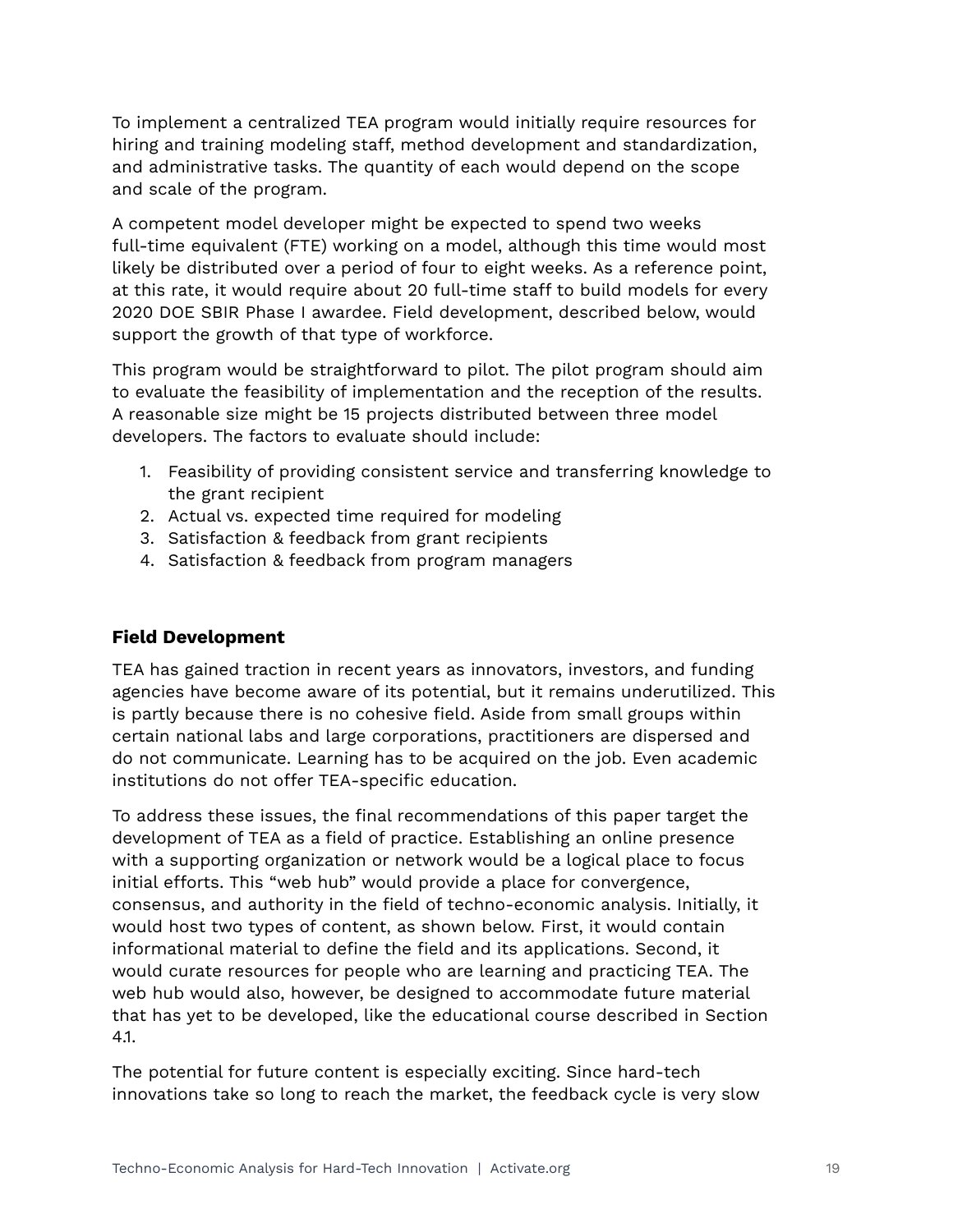for early-stage TEA. More communication and consistency in the field would provide a necessary basis for studies that could lead to improved methods.

If incentives could be aligned, there is also the potential to collaborate with industry to develop better cost databases. Corporations are typically reluctant to share this type of information, but they are increasingly relying on startups to provide new ideas, so it is in their interest as well to improve the efficiency of hard-tech startups in the United States.

There is more to a field of practice than a website, though. Part of the purpose of the web hub would be to spur interest in TEA within the hard-tech community that would then spread into academic study and curricula. The author of this paper is currently writing a book on TEA toward this same end.

Other ways to directly stimulate academic interest would include awards for TEA experts, prestigious fellowships, or faculty positions for TEA experts.

#### Outline of TEA web hub content

- 1. Initial content
	- a. General information
		- i. What is TEA? Why is it useful? How is it performed? What are its limitations?
		- ii. Best practices for TEA
	- b. Curated practical resources
		- i. Published TEA (i.e., from NREL and academia)
		- ii. Published TEA guidelines
		- iii. Educational articles
		- iv. Relevant textbooks & descriptions of content
		- v. Links to online TEA tools and guidance in their us
- 2. Future content
	- a. Educational material
		- i. Video course as described in Section 4.1
		- ii. More detailed courses
		- iii. Articles by practitioners and other interested parties
	- b. Resources for practitioners
		- i. Case studies and TEA meta-analyses
		- ii. Cost databases
		- iii. Model templates

To launch a website with the initial content described above would require resources for content development, website design, and website hosting, at a minimum. Content development could likely be accomplished in 100 hours over six to ten weeks.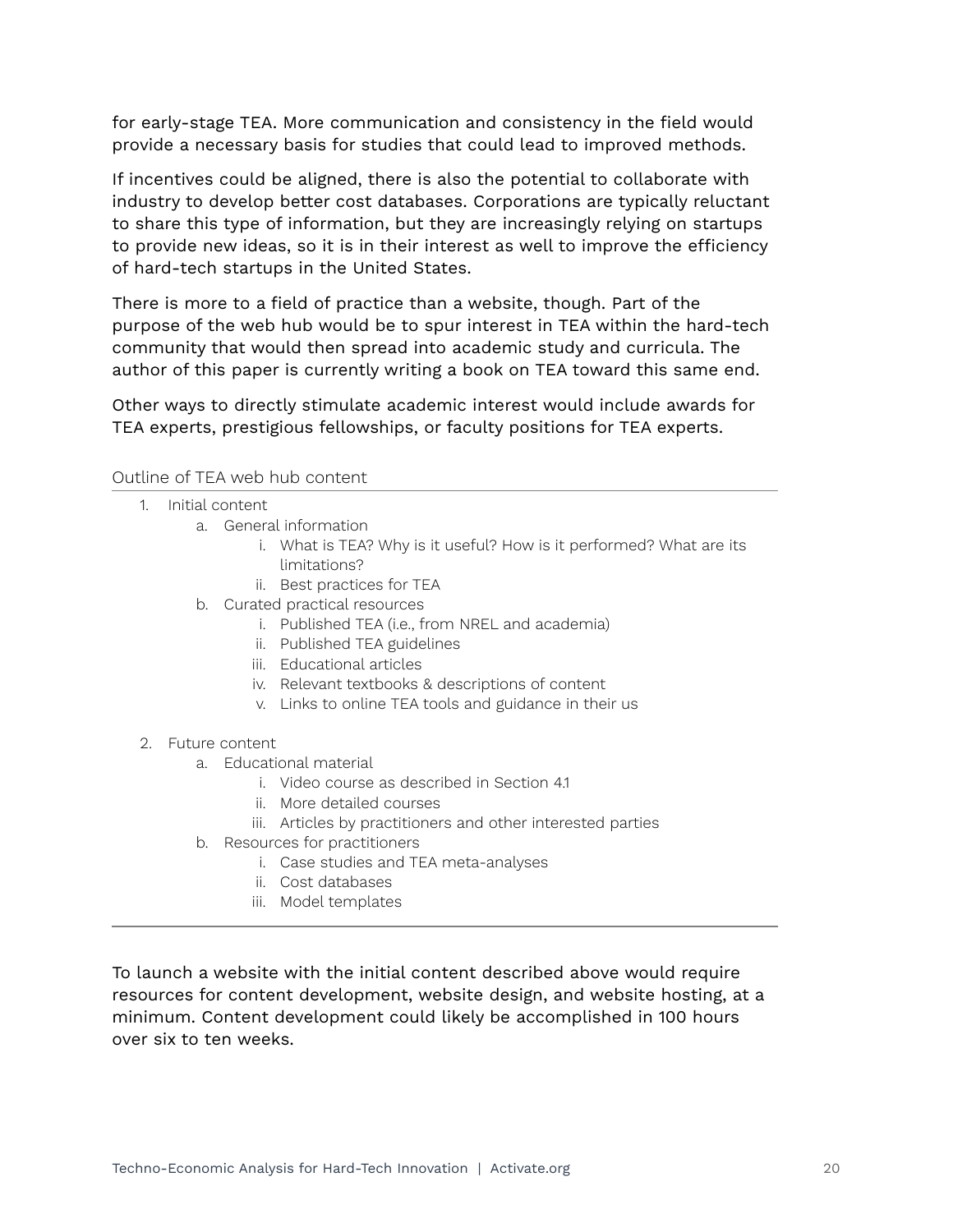# POLICY & STRATEGY

Policymakers seek to influence hard-tech development according to national interests. They do this through targeted funding of R&D (e.g., the SBIR program) and through policy instruments (e.g., regulations, taxes, mandates, trading systems, loans, and grants). Scientifically sound analysis is essential for informing their decisions as they work to assemble effective and efficient policy frameworks. To this end, TEA has the potential to provide insights in areas that might otherwise rely on educated guesswork.

There is a precedent for using TEA in policy decisions. Techno-economic energy systems models have been used to inform U.S. energy policy since the 1970s, when the National Energy [Modeling](http://www.eia.gov/outlooks/aeo/nems/documentation/ngmm/pdf/ngmm(2020).pdf) System (NEMS) was introduced. According to its [documentation](https://www.eia.gov/outlooks/aeo/nems/overview/pdf/0581(2018).pdf), "NEMS projects the production, imports, conversion, consumption, and prices of energy, subject to assumptions on macroeconomic and financial factors, world energy markets, resource availability and costs, behavioral and technological choice criteria, cost and performance characteristics of energy technologies, and demographics."

Although energy systems modeling and this paper's version of TEA both promote quantitative objective decision-making, the similarities do not go much further. Out of necessity, energy systems models are complex and expansive in scope, and they are maintained by teams of professionals. Their source code is often publicly available, but their complexity, detail, and computational requirements make them practically inaccessible for all but specialized professionals and academics. The techno-economic models that might be used to inform hard tech development policy could be far simpler, more focused, and more accessible.

## <span id="page-20-0"></span>**Policy-Targeted Modeling**

Earlier parts of this paper described the type of TEA that an early-stage company would use to assess economic benefit, R&D opportunities, risks, and areas of uncertainty. While this level of modeling is invaluable to the individual company, it would be too specific for policy work.

Policy work calls for more general and standardized models that could be used for entire classes of technologies. Technologies within a particular class would need to be similar enough that the performance characteristics of their components could be captured by the same standardized parameters. Three interesting and relevant candidates include carbon removal technologies, battery technologies, and fermentation technologies. (Fermentation technologies include biochemicals and biofuels processes.)

With respect to the policy-targeted models themselves, transparency and accessibility are essential. The models should be open-source and designed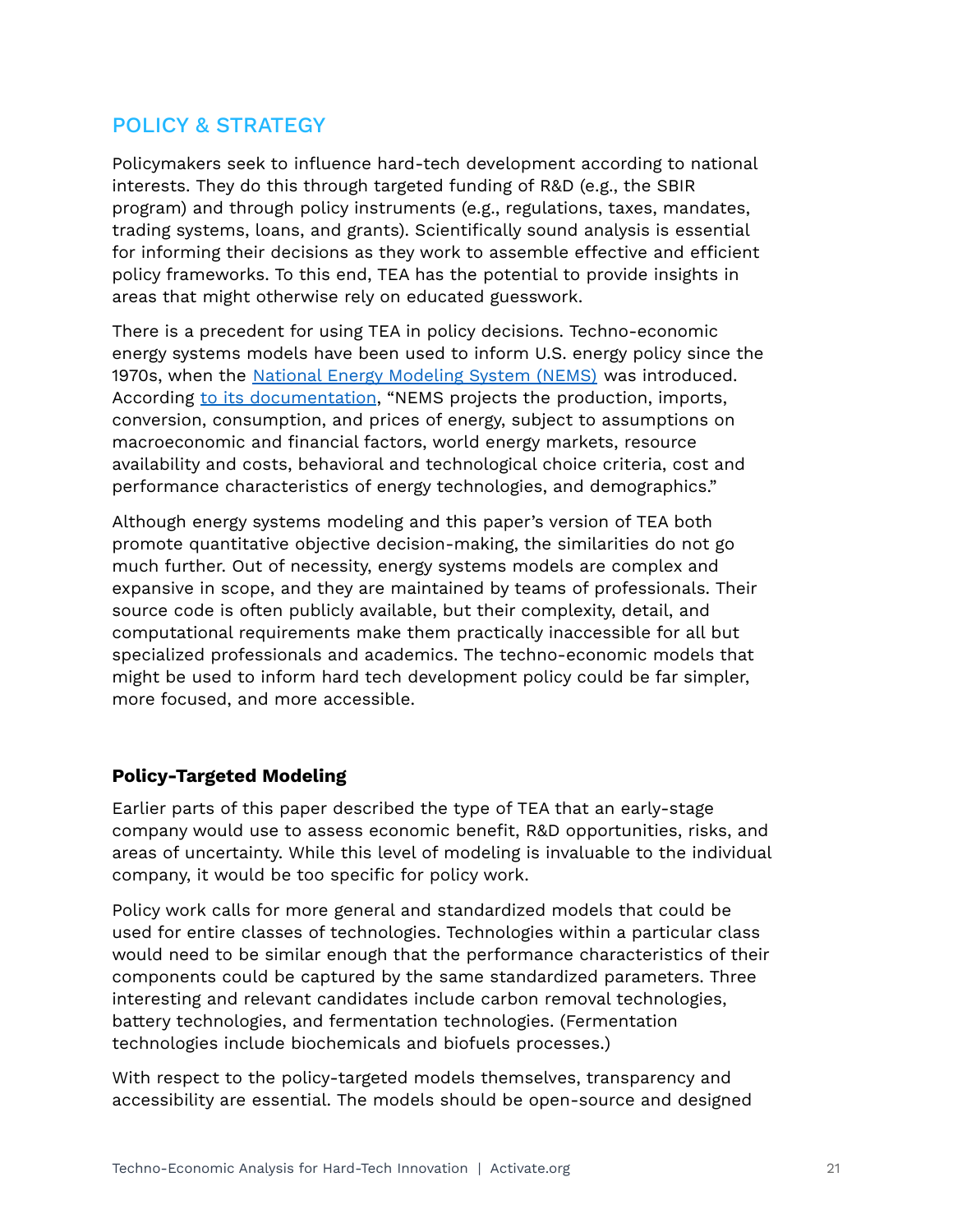using standard spreadsheet software. This would confer benefits that extend even beyond the goal of informing policy decisions. For one, it would allow the models to be independently verified, thereby promoting trust and reducing the likelihood of errors. At the same time, independent professionals and academics would be able to propose and develop updates and improvements to the models. This might even be coupled with incentives in the form of prize money or other awards for submissions. In this way, over time, the models would organically become more accurate, usable, and effective. Additionally, making the models open-source would benefit individual companies since they could use them as templates for building their own more specific models.

## <span id="page-21-0"></span>**Using Tea To Inform Policy Decisions**

The use of TEA to inform policy decisions might be best illustrated through a specific example. Professor Michael Lynch of Duke University developed an online calculator for TEA of fermentation processes. The [BioprocessTEA](http://www.bioprocesstea.com/) [Calculator](http://www.bioprocesstea.com/) is designed as a web app with proprietary source code, but it would be straightforward to accomplish the same level of analysis in the form of an open-source spreadsheet tool. In his paper introducing the Bioprocess TEA Calculator, Lynch presents an example TEA for diethyl malonate (DEM), an important pharmaceutical and agrochemical intermediate. This example will be used as a basis for the further examples below. Note that these are for illustration only and are not intended to realistically represent the factors influencing the DEM process.

TEA using models as described above could improve policy decisions in at least two ways. First, it could allow policymakers to analyze and compare the effects of the available policy instruments. Second, it could help them craft and set metrics for solicitations targeted toward the most impactful technologies. In either case, a primary goal is to identify the parameters that have the highest impact on the metrics of interest. The tornado diagram is a form of sensitivity analysis that is especially well suited to this.

A tornado diagram is a special type of bar chart that is used to compare the relative impact of a set of inputs on a single result. The two tornado charts below were generated using the Bioprocess TEA Calculator. Internal rate of return (IRR) is used as the result parameter in both cases. IRR is a financial metric that is often used to evaluate large capital investments, such as for building a bioprocess plant. In the diagrams below, the y-axes represent the IRR values when all parameters are set to their baseline values. The bars then represent the IRR values that result from changing each parameter to its alternate settings.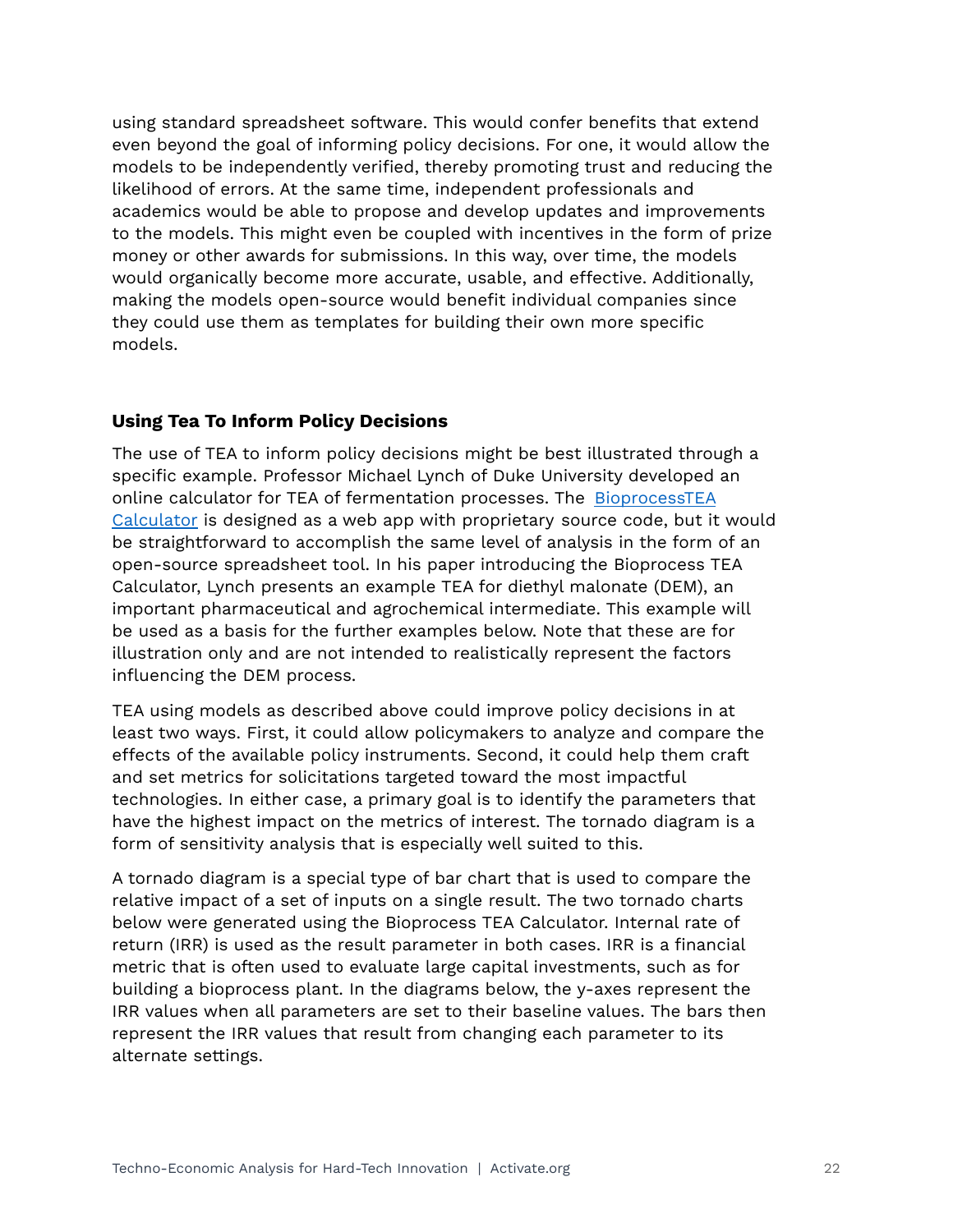

The Bioprocess TEA Calculator does not automatically generate tornado diagrams, but this functionality can be built into spreadsheet models. Tornado diagrams are more typically constructed using the middle case setting as a basis to demonstrate deviation from an expected case. In a forward-looking diagram, such as this, it seems more logical to use baseline/current values as a basis.

The tornado diagram on the left shows how modifying various financial parameters would impact IRR. If policymakers wanted to encourage investment in DEM production, this sort of diagram could help guide their efforts. For example, glucose subsidies or reduced finance rates would have a much bigger impact than natural gas subsidies or tax breaks. Again, these analyses are for illustration only. Purpose-built models could more precisely target the relevant policy instruments.

The tornado diagram on the right shows how improvements in key process metrics would impact IRR. If policymakers wanted to accelerate the development of DEM production technology, they could use this type of analysis to help them target R&D funding. For example, they might preferentially put out solicitations for technologies that would increase titer and fermentation yield rather than those that would focus on volumetric rate.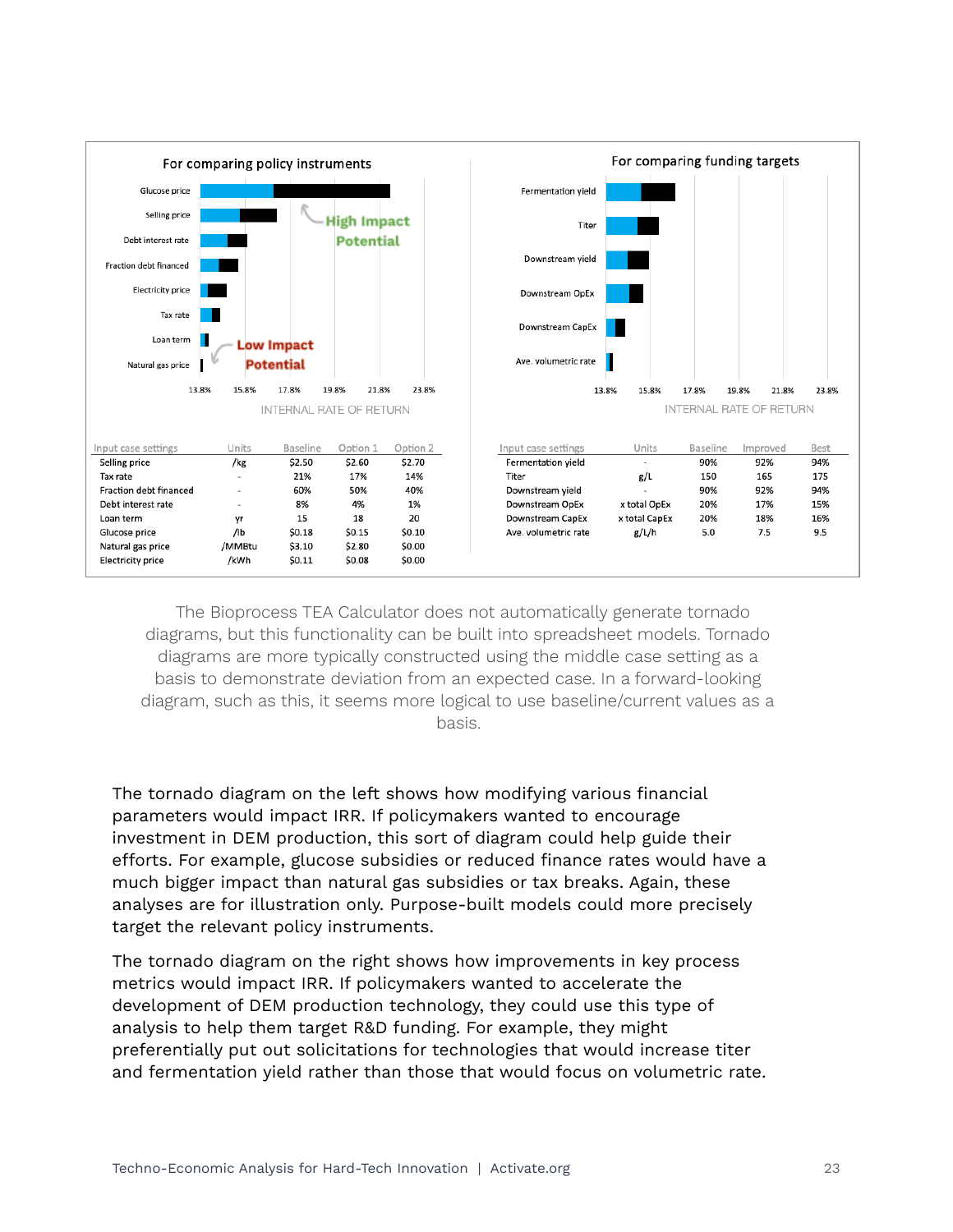Companies, funding agencies, and policymakers might also learn from comparing these two diagrams. It may be that at a certain performance level, the highest impact financial variables (in this case, glucose price and selling price) are more impactful than any of the technical metrics.

For tornado diagrams to provide meaningful information, the input settings need to be well reasoned. For comparing policy instruments, the input settings would be based on the effects of actual available measures. For comparing funding targets, they would be based on data, expert judgment, or both.

Tornado diagrams only consider the effects of varying parameters individually. However, the models themselves could also be used to compare scenarios where any number of variables are changed at the same time.

# <span id="page-23-0"></span>**Closing Thoughts On TEA**

Science and technology policymakers are concerned that venture investing is overly concentrated in software and internet startups relative to hard-tech startups, such as those in advanced materials, advanced manufacturing, hardware, semiconductors, and cleantech. Understanding the drivers of cost and value could allow policymakers and program managers to accelerate innovation in an entire sector, not just a single product, in the same way, that cloud computing and open-source software lowered the costs of internet startups.

For example, the [venture](https://a16z.com/2020/12/05/the-biggest-open-opportunity-in-synthetic-biology/) capital firm a16z has noted that, "A good rule of thumb [for biomanufactured products] is that it is hard to make the economics work out for products with prices below \$10/kg and to safely account for scale-up issues and competition, prices would ideally be > \$100/kg… This limited price range severely restricts the variety of products that can be made using synthetic biology. Better production processes would help make the bioeconomy truly economical!" This suggests that government investment in R&D for novel, low-cost biomanufacturing technologies could expand the size of the bioeconomy, as opposed to merely advancing a particular bioproduct.

TEA is the method through which insights like this can be developed and validated.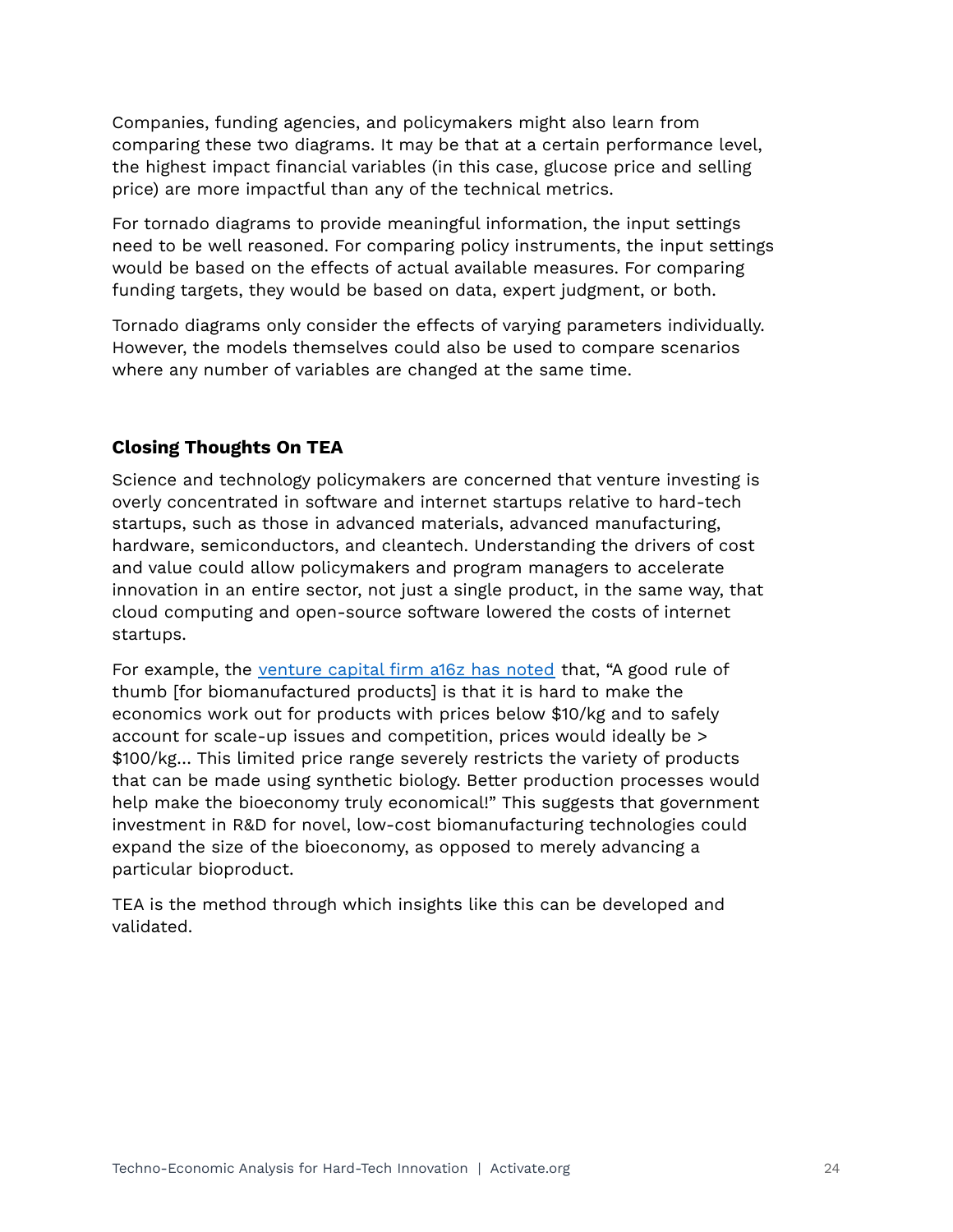# <span id="page-24-0"></span>**CONCLUSION**

Hard tech innovation is essential to our national and global interests. This paper makes a case for funding targeted programs to improve early-stage TEA at hard-tech startups. This price tag is negligible compared to the amount of funding the federal government provides annually toward hard tech R&D. The impact, however, could be far-reaching.

At an innovator level, early-stage TEA helps select the best ideas and bring them to market efficiently. At a national level, early-stage TEA helps direct resources toward the most promising innovations, thereby increasing the rate and efficiency of hard tech innovation. At either level, the costs are clearly small when compared to the potential benefits.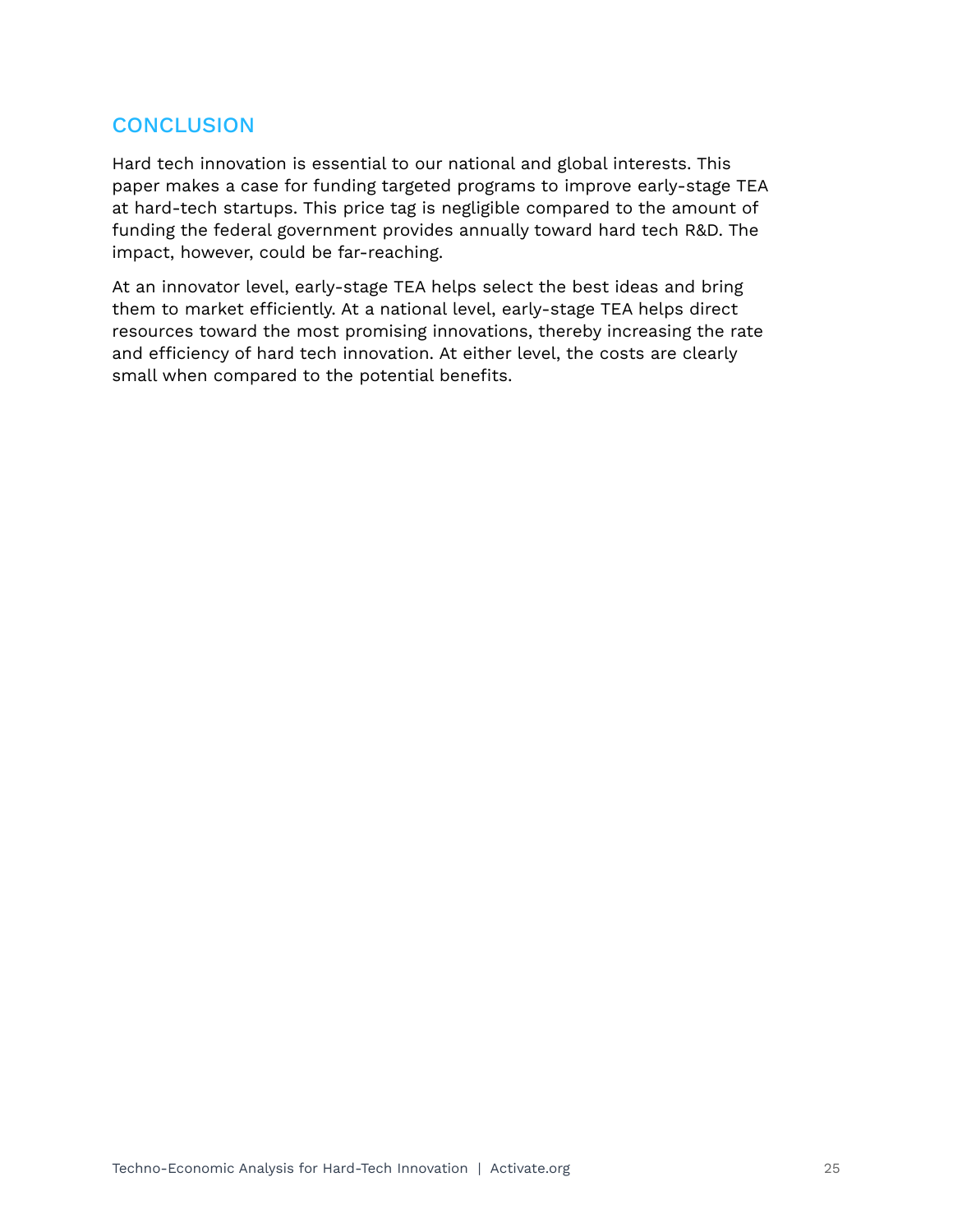# <span id="page-25-0"></span>ACKNOWLEDGEMENTS

The premise for this paper was developed through collaboration between Schmidt Futures, Activate, and the author, who is an independent consultant specializing in TEA. Seventeen professionals in a range of relevant fields were interviewed in the course of its writing. Thanks to Schmidt Ventures for funding this work and to Activate for facilitating it.

Thanks also to all the professionals who shared their insights and experiences:

| Albert Center, Cornell University | J |
|-----------------------------------|---|
| Anantha Desikan, Israeli Chemical | J |
| Co.                               | Ν |
| Andrea Belz, National Science     | N |
| Foundation                        | E |
| Arno Zimmerman, TU Berlin         | R |
| Beth Zotter, Trophic              | C |
| Carly Anderson, Prime Movers Lab  | R |
| Chett Boxley, GlycoSurf LLC       | т |
| Grant Faber, UMich Global CO2     | C |
| Initiative                        | V |
| Ilan Gur, Activate                |   |

Jon Siddall, DOW (retired) Josh Schaidle, NREL Mark Jones, DOW (retired) Matthew Lipscomb, DMC Biotechnologies Robert Ferris, McKinsey & Company Ryan Davis, NREL erry Mazanec, Lee Enterprises Consulting Wayne Buschmann, Clean Chemistry

Finally, thank you to Matt Lipscomb, David Peritz, Ilan Gur, and Phillip Michael for their generous feedback and editing.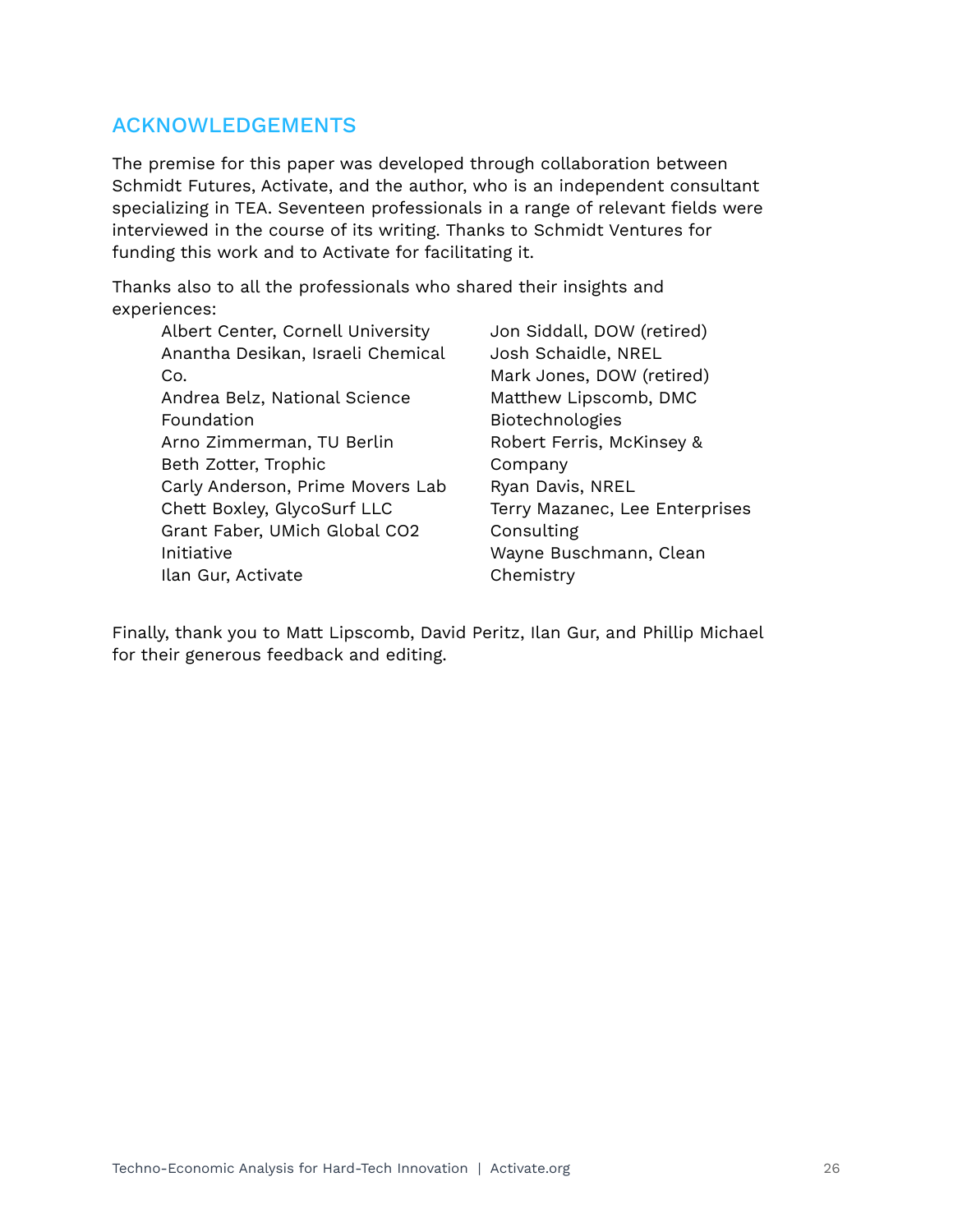# <span id="page-26-0"></span>APPENDICES

#### **Outline For An Online Course In TEA Development**

Earlier this paper described a Level 1 TEA course for teaching technology developers and investors how to use and interpret techno-economic analyses. This section describes a course for teaching technology developers to build techno-economic models themselves.

The first item in the curriculum (spreadsheet development for TEA) is critical and may be the most challenging to teach. In the context of techno-economic modeling, spreadsheet development is akin to software development. Best practices are essential to building software that can be debugged, scaled, and understood by others; the same is true for spreadsheet models. Many practitioners do not realize this, which is why it is so easy to find incomprehensible and error-ridden spreadsheets.

Outline of Level 2 TEA curriculum

*Prerequisites: Level 1 TEA course described in Section 3.1.*

- 1. Spreadsheet development for TEA
	- a. Best practices for spreadsheet calculations
	- b. Spreadsheet organization & hygiene
	- c. User interface considerations
- 2. Capital cost estimation
	- a. Components of capital investments and definition of scope
	- b. Scaling relationships for estimating equipment or system costs
	- c. Multiplying factors for estimating other capital components
- 3. Operating cost estimation
	- a. Estimating raw materials costs
	- b. Estimating waste treatment costs
	- c. Estimating utility costs
	- d. Estimating labor costs
	- e. Estimating other operating costs (overhead, etc.)
- 4. Financial calculations
	- a. Depreciation
		- b. Approaches for quantifying economic benefit
		- c. Non-discounted metrics
		- d. Discounted cash flow analysis
- 5. Sensitivity analyses
	- a. Basic sensitivity analyses
	- b. Tornado diagrams
- 6. Technology/process modeling
	- a. Process diagrams & major equipment
	- b. Selecting input parameters
	- c. Estimating equipment sizes
	- d. Calculating utility rates
- 7. Using techno-economic analysis to inform R&D decisions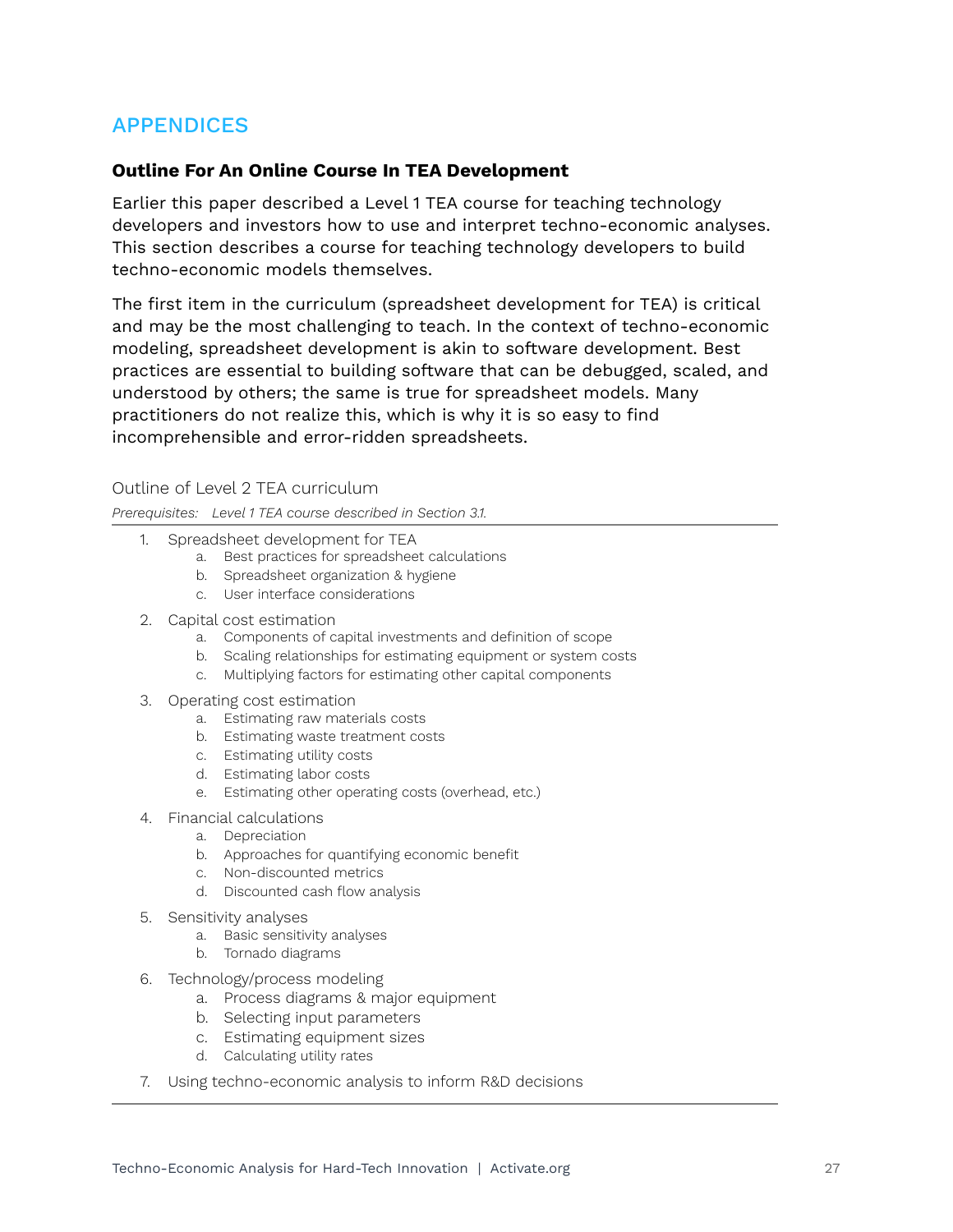The curriculum above might best be taught through a series of videos accompanied by a combination of spreadsheet exercises, examples, and templates. It might require 15 to 25 video segments, totaling 1.5 to 2.5 hours, and 10 to 20 spreadsheet examples. To produce this content would likely take in the range of 120 to 150 hours, not including web development.

## **Additional TEA Resources**

*Educational material*

- 
- AssessCCUS from University of Michigan

*Tools available online*

- Bioprocess TEA Calculator [www.bioprocesstea.com](http://www.bioprocesstea.com/)
- CatCost from ChemCatBio [catcost.chemcatbio.org](https://catcost.chemcatbio.org/)
- 

#### *Guidelines*

● Techonomics from Activate Global [www.activate.org/techonomics](http://www.activate.org/techonomics)<br>● AssessCCUS from University of Michigan assessccus.globalco2initiative.org/tea

● BioSTEAM <https://biosteam.readthedocs.io>

● Zimmerman, A.W., et al. 2020. "Techno-Economic Assessment Guidelines for CO2 Utilization." *Frontiers in Energy Research* 8. doi:10.3389/fenrg.2020.00005

#### *Articles*

● Burk, Chris. "Techno-Economic Modeling for New Technology Development." *Chemical Engineering Progress* January, 2018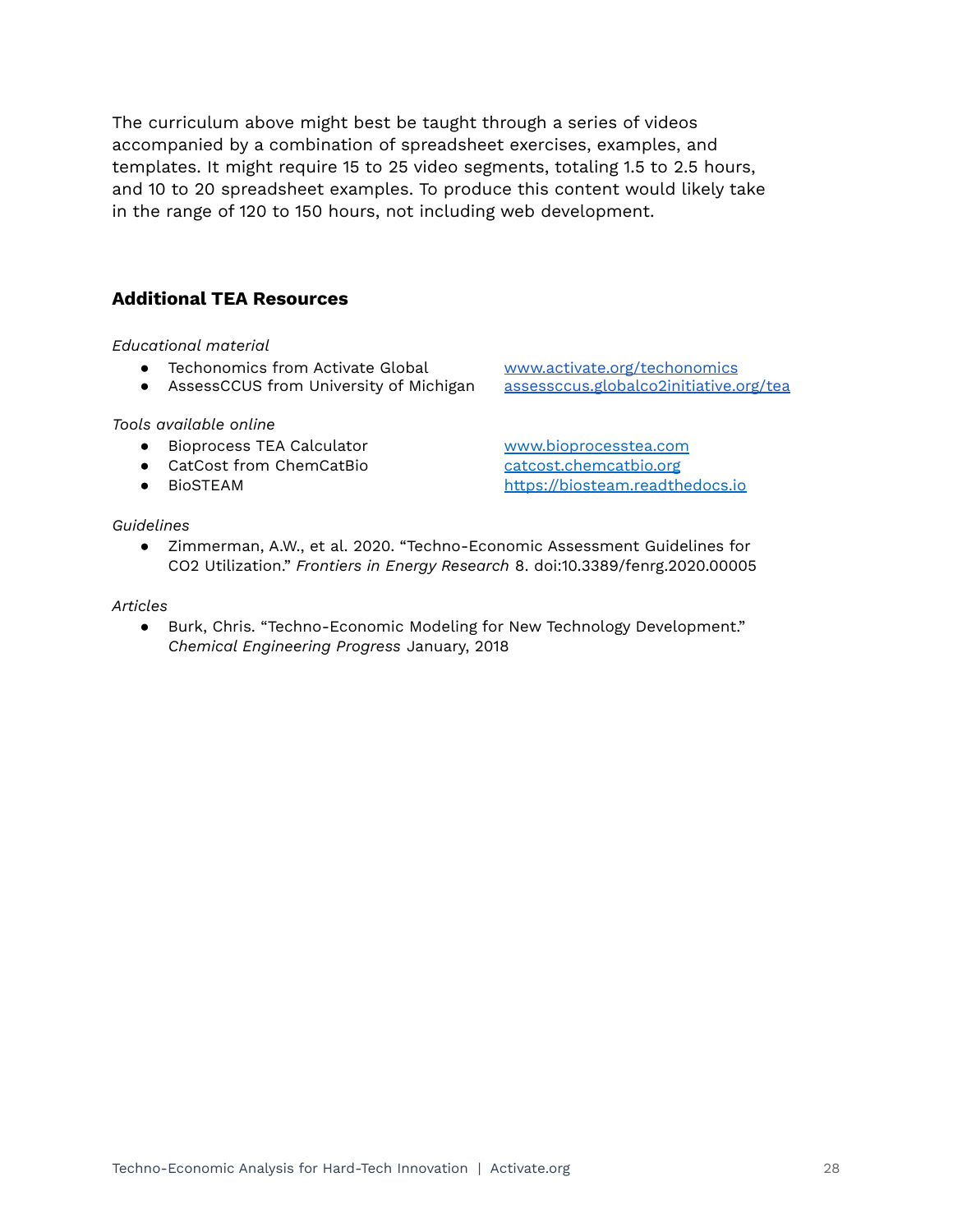# ABOUT THE AUTHOR

Chris Burk is a chemical engineer and an independent consultant. He works with companies that are developing or investing in new chemical- and bio-process technologies-helping them use techno-economic modeling to better understand the factors driving their success at a commercial scale. His clients include private startups, university startups, startup incubators, corporations, and investors. He is a Licensed Professional Engineer, and he holds BS and MEng degrees in chemical engineering from Cornell University. More information can be found at [www.BurkTechnoEconomics.com](http://www.burktechnoeconomics.com).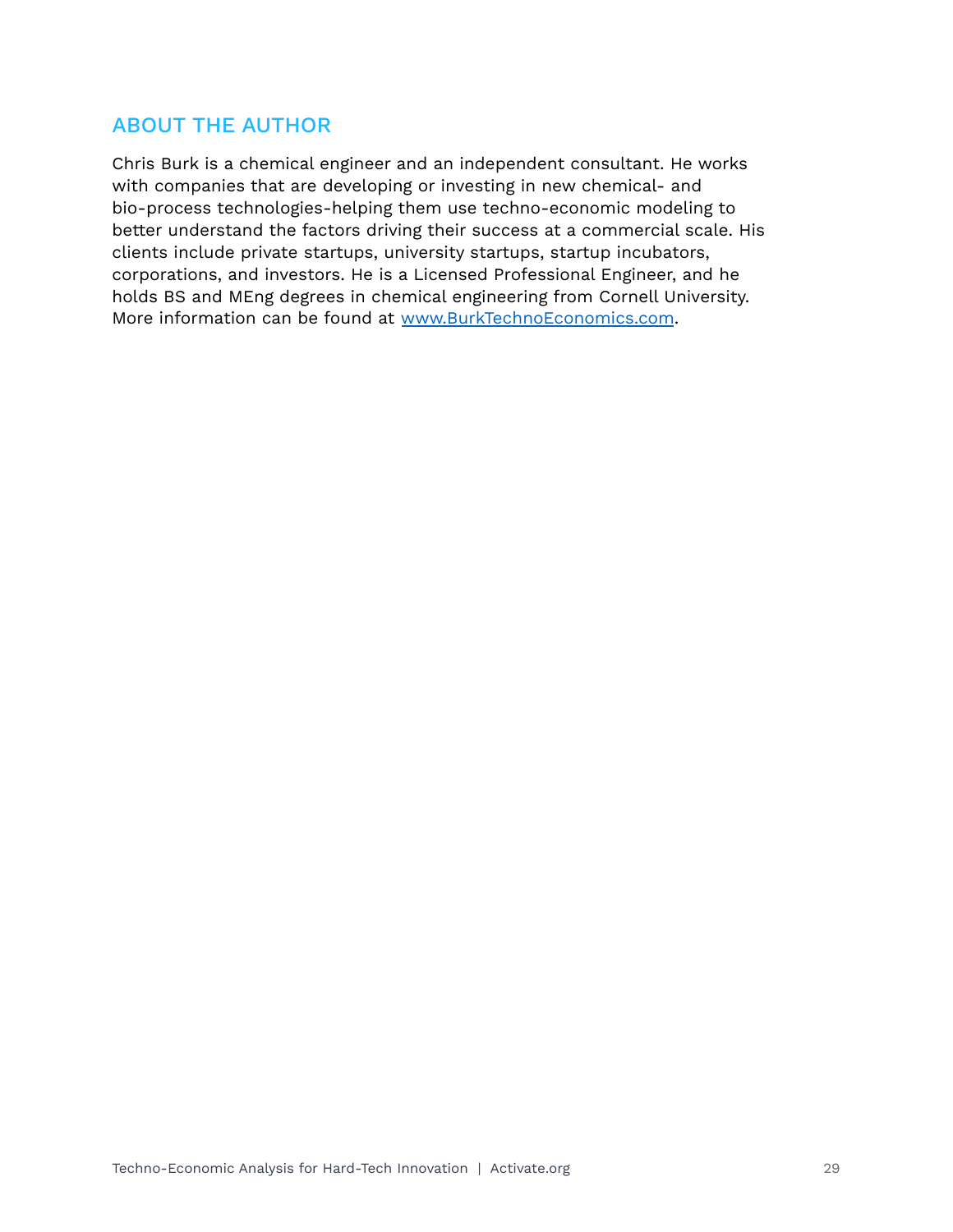# ABOUT ACTIVATE

Founded in 2015, [Activate](http://activate.org) is a 501(c)3 nonprofit organization that partners with U.S.-based funders and research institutions to empower scientists to bring their research to market in order to confront the climate crisis and other urgent needs.

The Activate Fellowship provides two years of funding, technical support, networking, and community. Activate takes no equity in fellows' startups.

Activate's entrepreneurial fellowship model originated at Cyclotron Road, a division of Lawrence Berkeley National Laboratory and founding Activate partner. Activate supports 40 new Activate Fellows each year in Berkeley, Boston, New York, and across the U.S. For more, visit [www.Activate.org](http://www.activate.org).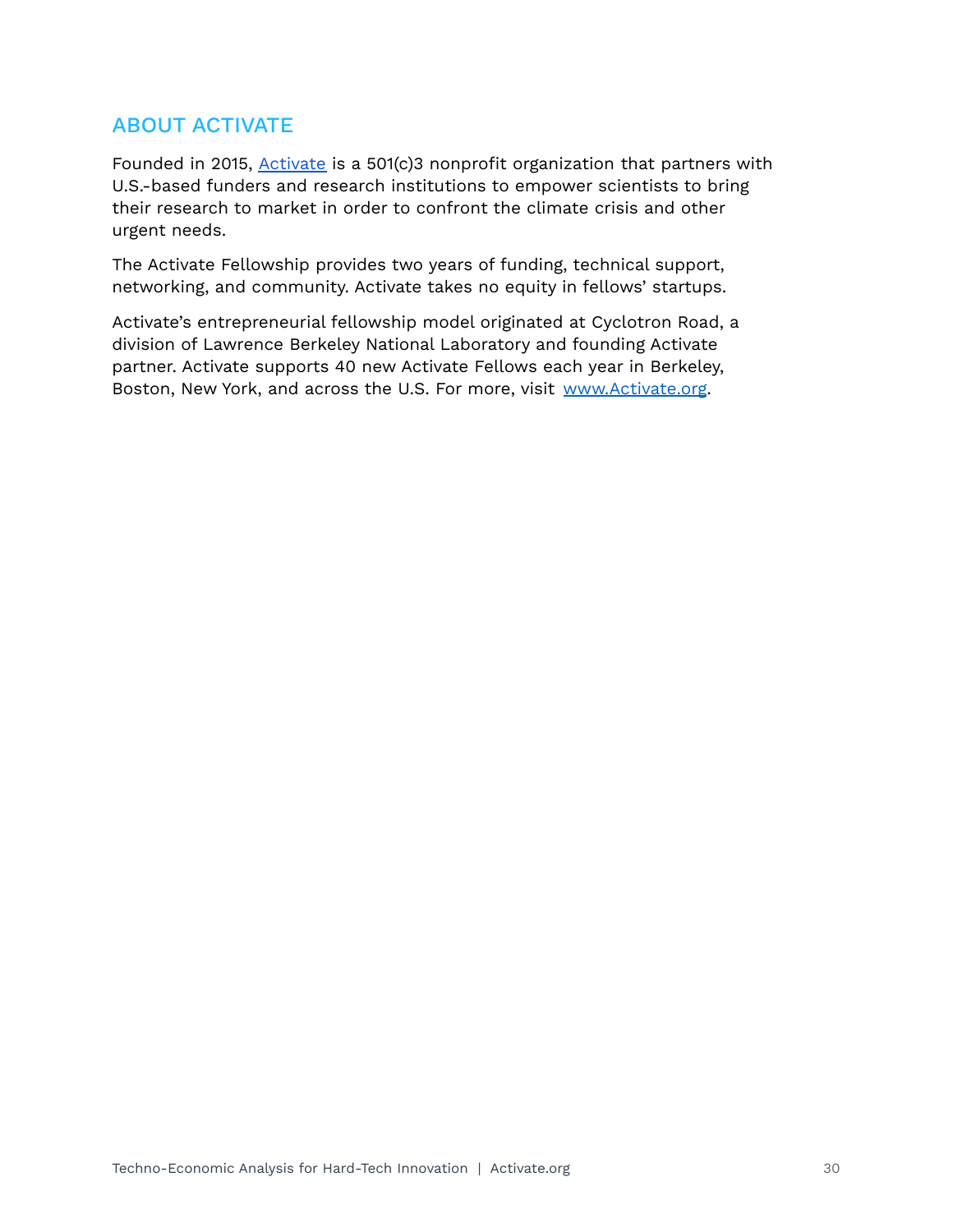# ABOUT SCHMIDT FUTURES

Schmidt Futures bets early on exceptional people making the world better. Founded by Eric and Wendy Schmidt, Schmidt Futures is a philanthropic initiative that creates public value from private philanthropy through risk transfer—showing that brilliant people in networks can solve hard problems in science and society by connecting across fields, competing and challenging ideas, bringing multiple types of capital to bear, and applying science and technology thoughtfully through tools such as AI. For more, visit [www.schmidtfutures.com.](http://www.schmidtfutures.com)